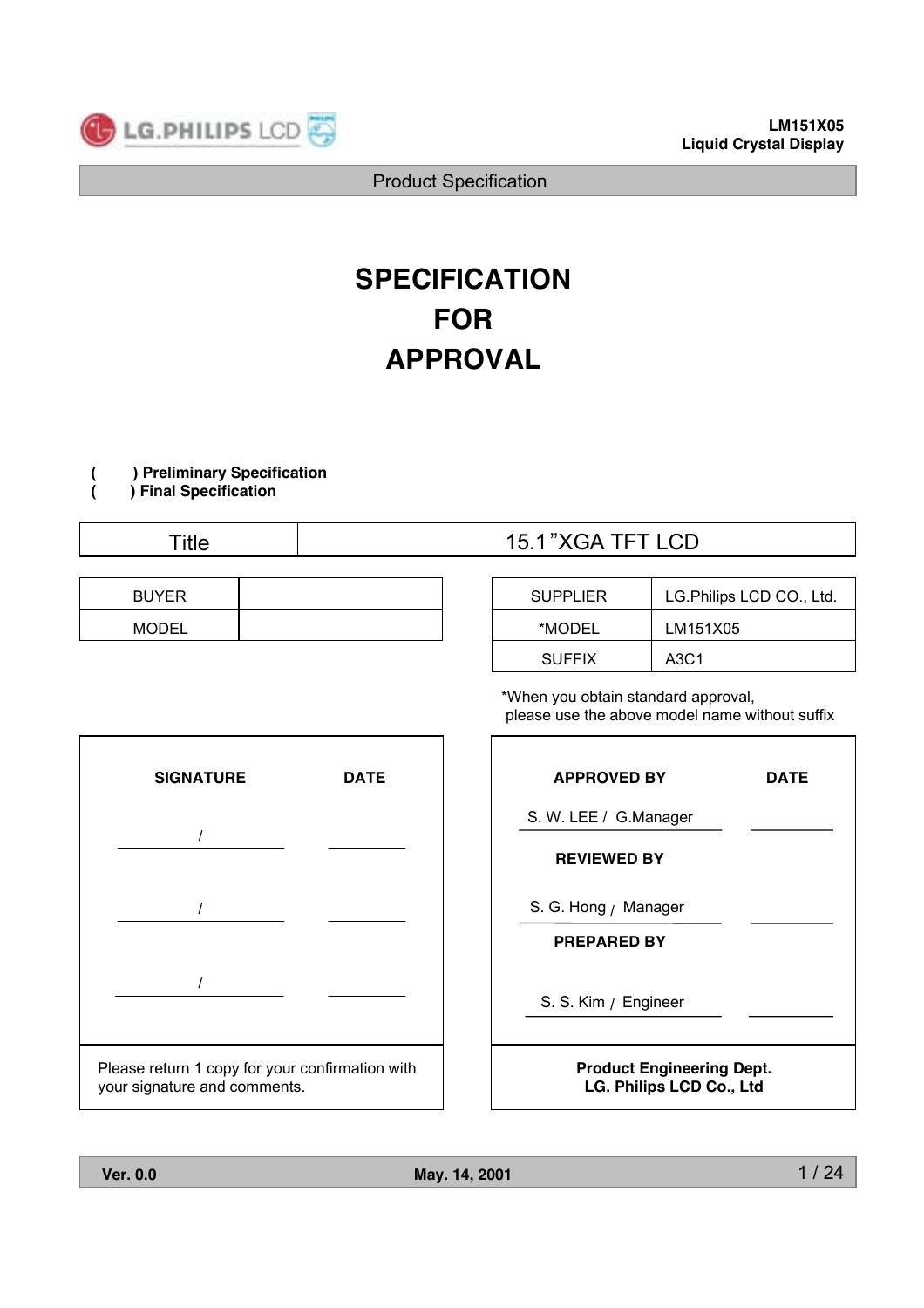

| NO.                      | <b>ITEM</b>                       | Page           |
|--------------------------|-----------------------------------|----------------|
| $\overline{\phantom{a}}$ | <b>COVER</b>                      | $\mathbf{1}$   |
| $\blacksquare$           | <b>CONTENTS</b>                   | $\overline{2}$ |
| $\blacksquare$           | <b>RECORD OF REVISIONS</b>        | 3              |
| $\mathbf{1}$             | <b>GENERAL DESCRIPTION</b>        | 4              |
| $\overline{2}$           | ABSOLUTE MAXIMUM RATINGS          | 5              |
| 3                        | ELECTRICAL SPECIFICATIONS         | 6              |
| $3 - 1$                  | ELECTRICAL CHARACTREISTICS        | $\overline{7}$ |
| $3 - 2$                  | <b>INTERFACE CONNECTIONS</b>      | 8              |
| $3 - 3$                  | SIGNAL TIMING SPECIFICATIONS      | 9              |
| $3 - 4$                  | SIGNAL TIMING WAVEFORMS           | 10             |
| $3-5$                    | <b>COLOR INPUT DATA REFERNECE</b> | 11             |
| $3-6$                    | <b>POWER SEQUENCE</b>             | 12             |
| 4                        | <b>OPTICAL SPECIFICATIONS</b>     | 14             |
| 5                        | <b>MECHANICAL CHARACTERISTICS</b> | 17             |
| 6                        | <b>RELIABILITY</b>                | 21             |
| $\overline{7}$           | <b>INTERNATIONAL STANDARDS</b>    | 22             |
| $7 - 1$                  | <b>SAFETY</b>                     | 22             |
| $7-2$                    | <b>EMC</b>                        | 22             |
| 8                        | <b>PACKING</b>                    | 23             |
| $8 - 1$                  | <b>DESIGNATION OF LOT MARK</b>    | 23             |
| $8 - 2$                  | <b>PAKING FORM</b>                | 23             |
| 9                        | <b>PRECAUTIONS</b>                | 24             |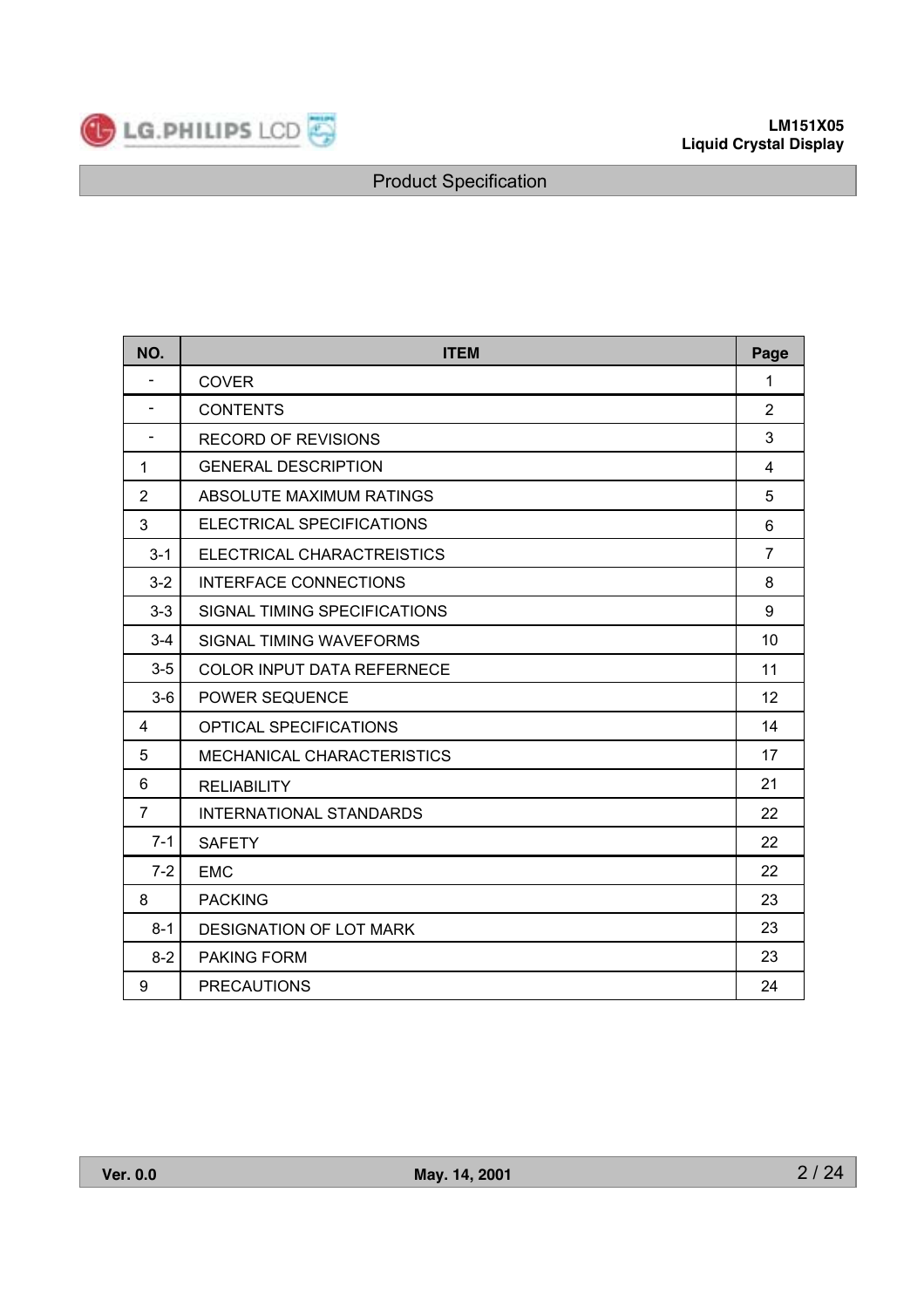

## **RECORDS OF REVISIONS**

| Revision No | Revision No   | Page                     | <b>DESCRIPTION</b>                     |
|-------------|---------------|--------------------------|----------------------------------------|
| Ver $0.0$   | Mar. 02, 2001 | $\overline{\phantom{a}}$ | First Draft, Preliminary Specification |
|             |               |                          |                                        |
|             |               |                          |                                        |
|             |               |                          |                                        |
|             |               |                          |                                        |
|             |               |                          |                                        |
|             |               |                          |                                        |
|             |               |                          |                                        |
|             |               |                          |                                        |
|             |               |                          |                                        |
|             |               |                          |                                        |
|             |               |                          |                                        |
|             |               |                          |                                        |
|             |               |                          |                                        |
|             |               |                          |                                        |
|             |               |                          |                                        |
|             |               |                          |                                        |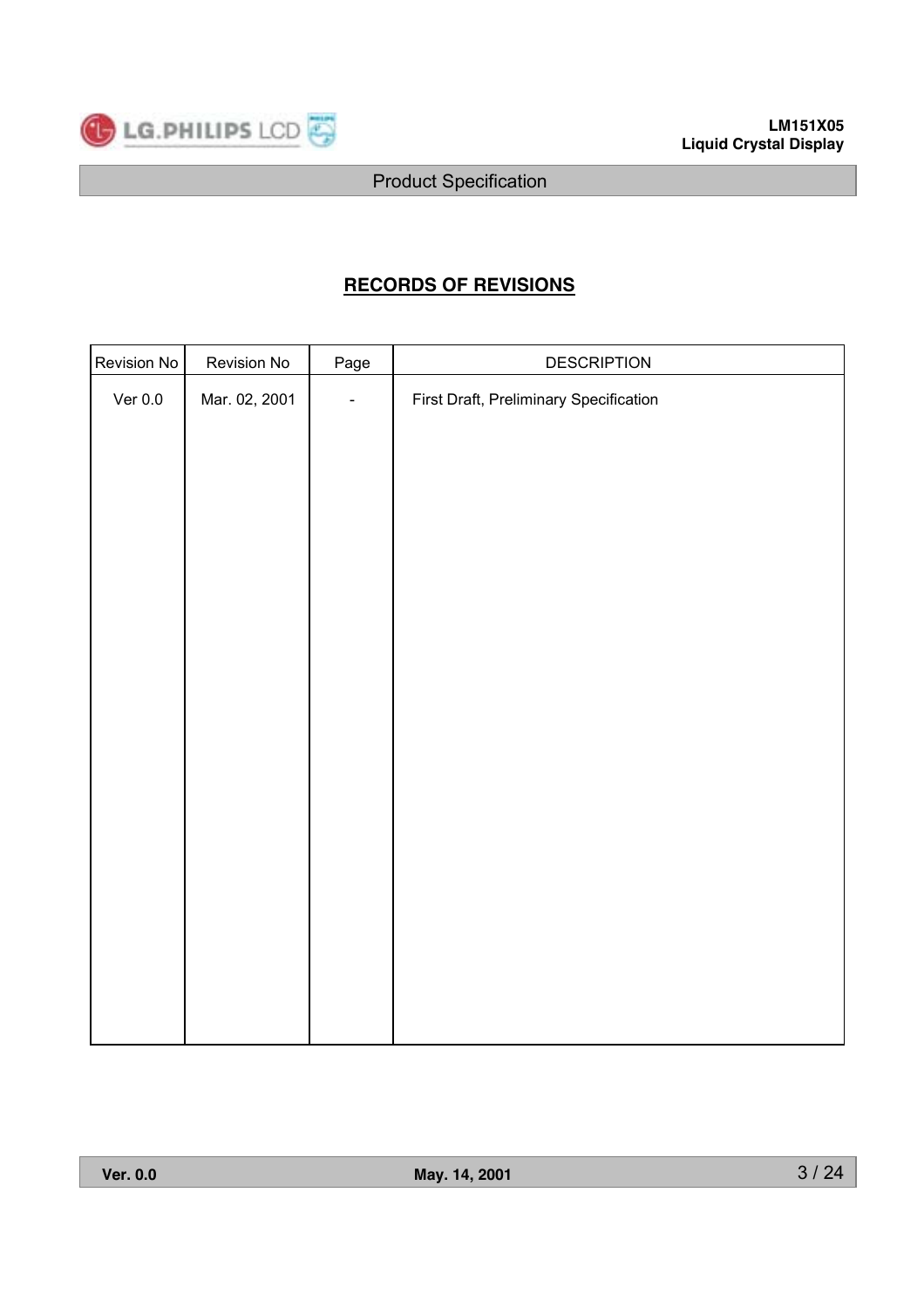

## **1. General Description**

The LM151X05 is a Color Active Matrix Liquid Crystal Display with an integral Cold Cathode Fluorescent Lamp(CCFL) backlight system. The matrix employs a-Si Thin Film Transistor as the active element. It is a transmissive type display operating in the normally white mode. This TFT-LCD has 15.1 inches diagonally measured active display area with XGA resolution(768 vertical by 1024 horizontal pixel array) Each pixel is divided into Red, Green and Blue sub-pixels or dots which are arranged in vertical stripes. Gray scale or the brightness of the sub-pixel color is determined with a 6-bit gray scale signal for each dot, thus, presenting a palette of more than 262,144 colors.

The LM151X05 has been designed to apply the TTL interface method.

The LM151X05 LCD is intended to support applications where high response time, wide viewing angle, high color saturation, and high color depth are very important.

In combination with the vertical arrangement of the sub-pixels, theLM151X05 characteristics provide an excellent flat panel display for office automation products such as monitors.



#### **General Features**

| Active screen size       | 15.1 inches(307.2 x 230.4mm) diagonal                           |
|--------------------------|-----------------------------------------------------------------|
| <b>Outline Dimension</b> | 352.0(H) x 263.5(V) x 14.0(D) mm(Typ.) without user connector   |
| Pixel Pitch              | 0.300 mm x 0.300mm                                              |
| Pixel format             | 1024 horiz. By 768 vert. Pixels RGB stripes arrangement         |
| Color depth              | 6-bit, 262,144 colors                                           |
| Luminance, white         | 200 cd/m <sup>2</sup> (Typ.)                                    |
| <b>Power Consumption</b> | 1.6 Watts Logic / 8.6 Watts CCFL (Typ. With chess 8x6 pattern)  |
| Weight                   | 1150g(Typ.)                                                     |
| Display operating mode   | Transmissive mode, normally white                               |
| Surface treatments       | Hard coating(3H)<br>Anti-glare treatment of the front polarizer |

**Ver. 0.0 May. 14, 2001**

4 / 24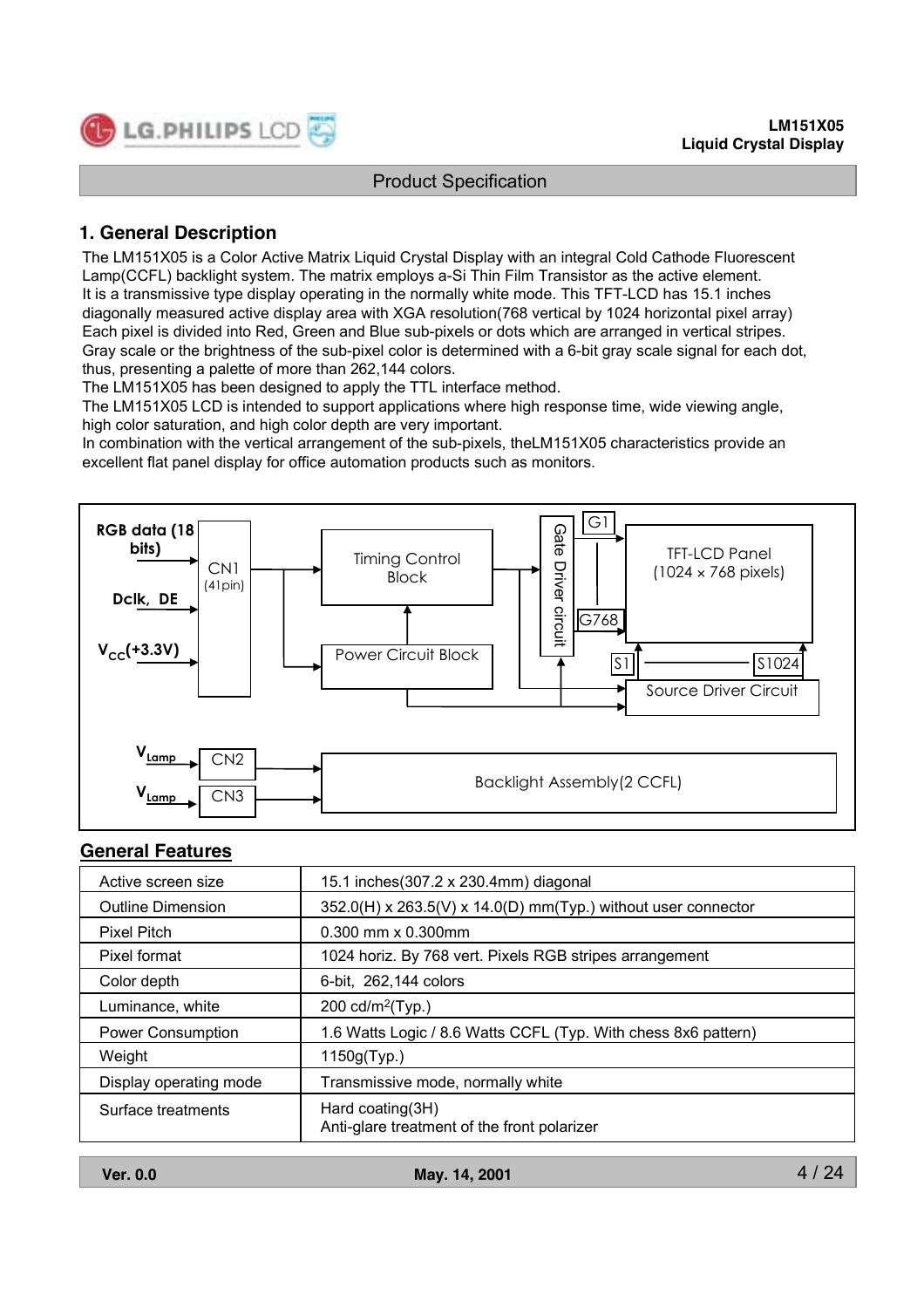

## **2. Absolute Maximum Ratings**

The following are maximum values which, if exceeded, may cause operation or damage to the unit.

|                                                                                                                                                                    |                                                                                      |                                            | Values                                           |                                      |                         |
|--------------------------------------------------------------------------------------------------------------------------------------------------------------------|--------------------------------------------------------------------------------------|--------------------------------------------|--------------------------------------------------|--------------------------------------|-------------------------|
| Parameter                                                                                                                                                          | symbol                                                                               | Min.                                       | Max.                                             | Units                                | <b>Notes</b>            |
| Power Input Voltage<br>Input Signal Voltage<br><b>Operating Temperature</b><br>Storage Temperature<br><b>Operating Ambient Humidity</b><br><b>Storage Humidity</b> | $V_{\rm CC}$<br>V,<br>$T_{OP}$<br>$\mathsf{T}_{\texttt{ST}}$<br>$H_{OP}$<br>$H_{ST}$ | $-0.3$<br>$-0.3$<br>0<br>$-20$<br>10<br>10 | 4.0<br>$V_{\rm CC}$ +0.3<br>50<br>60<br>90<br>90 | Vdc<br>Vdc<br>°C<br>°C<br>%RH<br>%RH | At $25 \pm 5^{\circ}$ C |

## **Table 1. ABSOLUTE MAXIMUM RATINGS**

Note : 1. Temperature and relative humidity range are shown in the figure below. Wet bulb temperature should be 39 °C Max, and no condensation of water.

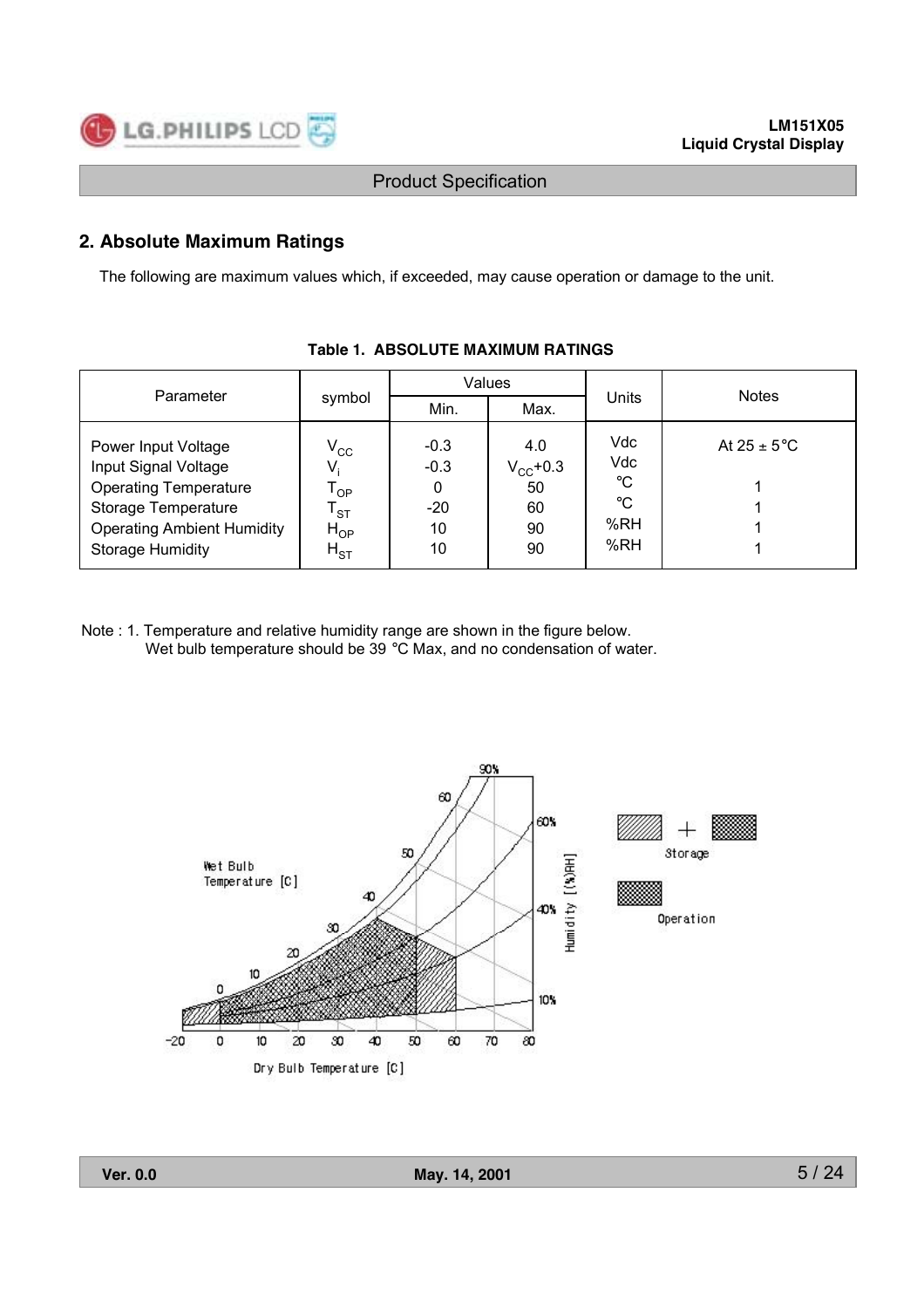

## **3. Electrical Specifications**

## **3-1. Electrical Characteristics**

The LM151X05 requires two power inputs. One is employed to power the LCD electronics and to drive the TFT array and liquid crystal. The second input which powers the CCFL, is typically generated by an inverter. The inverter is an external unit to the LCD.

| Parameter                                                                                                                                                                                                                                             |                                                                                                      |                                 | Values                       | Units                                            | <b>Notes</b>                                                                                          |                       |
|-------------------------------------------------------------------------------------------------------------------------------------------------------------------------------------------------------------------------------------------------------|------------------------------------------------------------------------------------------------------|---------------------------------|------------------------------|--------------------------------------------------|-------------------------------------------------------------------------------------------------------|-----------------------|
|                                                                                                                                                                                                                                                       | Symbol                                                                                               | Min.                            | Typ.                         |                                                  |                                                                                                       |                       |
| MODULE:<br>Power Supply Input Voltage<br>Power Supply Input Current<br><b>Power Consumption</b><br><b>Rush Current</b>                                                                                                                                | $V_{\rm CC}$<br>$I_{\rm CC}$<br>$P_C$<br><sup>I</sup> RUSH                                           | 3.15<br>420<br>1.2              | 3.3<br>485<br>1.6            | 3.45<br>550<br>2.0<br>2.5                        | Vdc<br>mA<br>Watts<br>A                                                                               | $\overline{2}$        |
| LAMP:<br><b>Operating Voltage</b><br><b>Operating Current</b><br><b>Established Starting Voltage</b><br>at 25 $^{\circ}$ C<br>at $0^{\circ}$ C<br><b>Operating Frequency</b><br><b>Discharge Stabilization Time</b><br>Power Consumption<br>Life Time | $V_{BL}$<br><sup>I</sup> BL<br>$V_{\rm S}$<br>f <sub>BL</sub><br>$\mathsf{T}_\mathsf{S}$<br>$P_{BL}$ | 520(9mA)<br>3.0<br>45<br>30,000 | 540(8mA)<br>8.0<br>60<br>8.6 | 660(3mA)<br>9.0<br>850<br>1100<br>80<br>3<br>9.5 | $\rm V_{RMS}$<br>mA<br>$\rm V_{RMS}$<br>$\rm V_{RMS}$<br>kHz<br><b>Minutes</b><br>Watts<br><b>Hrs</b> | 3<br>4<br>5<br>6<br>8 |

#### **Table 2. ELECTRICAL CHARACTERISTICS**

- **Note.** The design of the inverter must have specifications for the lamp in LCD Assembly. The performance of the Lamp in LCM, for example life time or brightness, is extremely influenced by the characteristics of the DC-AC Inverter. So all the parameters of an inverter should be carefully
	- designed so as not to produce too much leakage current from high-voltage output of the inverter. When you design or order the inverter, please make sure unwanted lighting caused by the mismatch of the lamp and the inverter(no lighting,flicker,etc) never occurs.When you confirm it,the LCD Assembly should be operated in the same condition as installed in your instrument.
- **Note.** Do not attach a conducting tape to lamp connecting wire.. If the lamp wire attach to conducting tape, TFT-LCD Module have a low luminance and the inverter has abnormal action because leakage current occurs between lamp wire and conducting tape.
	- 1. The specified current and power consumption are under the  $V_{CC}=3.3V$ , 25 $\degree$ C,f<sub>V</sub>=60Hz condition whereas full black pattern is displayed and  $f<sub>V</sub>$  is the frame frequency.
	- 2. The duration of rush current is about 20ms.
	- 3. The variance of the voltage is ±10%.
	- 4. The voltage above  $V_{BS}$  should be applied to the lamps for more than 1second for start-up. Otherwise,the lamps may not be turned on.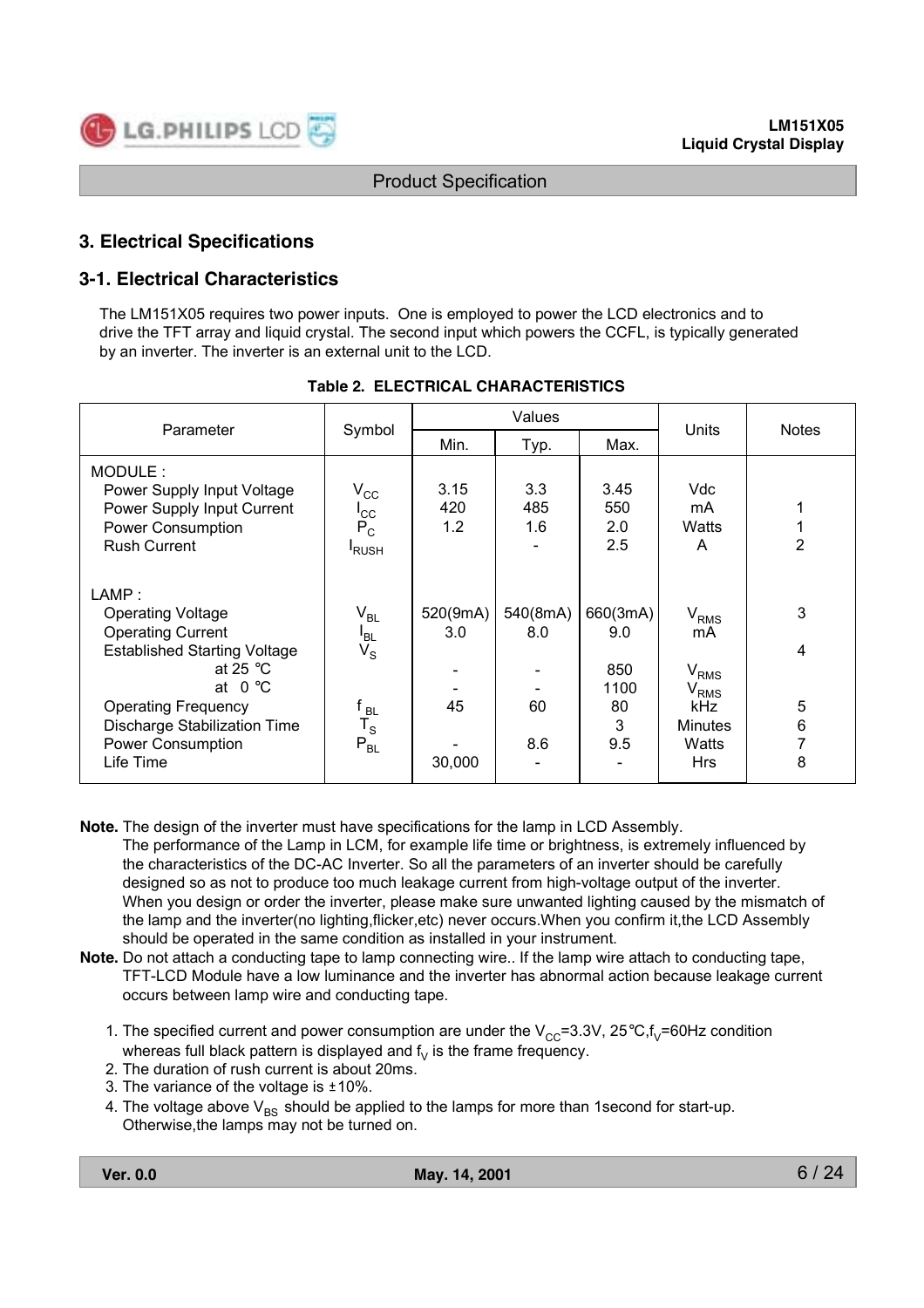

- 5. The output of the inverter must have symmetrical(negative and positive) voltage waveform and symmetrical current waveform.(Unsymmetrical ratio is less than 10%) Please do not use the inverter which has unsymmetrical voltage and unsymmetrical current and spike wave. Lamp frequency may produce interference with horizontal synchronous frequency and as a result this may cause beat on the display.Therefore lamp frequency shall be as away as possible from the horizontal synchronous frequency and from its harmonics in order to prevent interference.
- 6. Let's define the brightness of the lamp after being lighted for 5 minutes as 100%.  $T<sub>s</sub>$  is the time required for the brightness of the center of the lamp to be not less than 95%. The used lamp current is the lamp typical current.
- 7. The lamp power consumption shown above does not include loss of external inverter. The used lamp current is the lamp typical current.
- 8. The life time is determined as the time at which brightness of lamp is 50% compared to that of initial value at the typical lamp current on condition of continuous operating at  $25 \pm 2$ .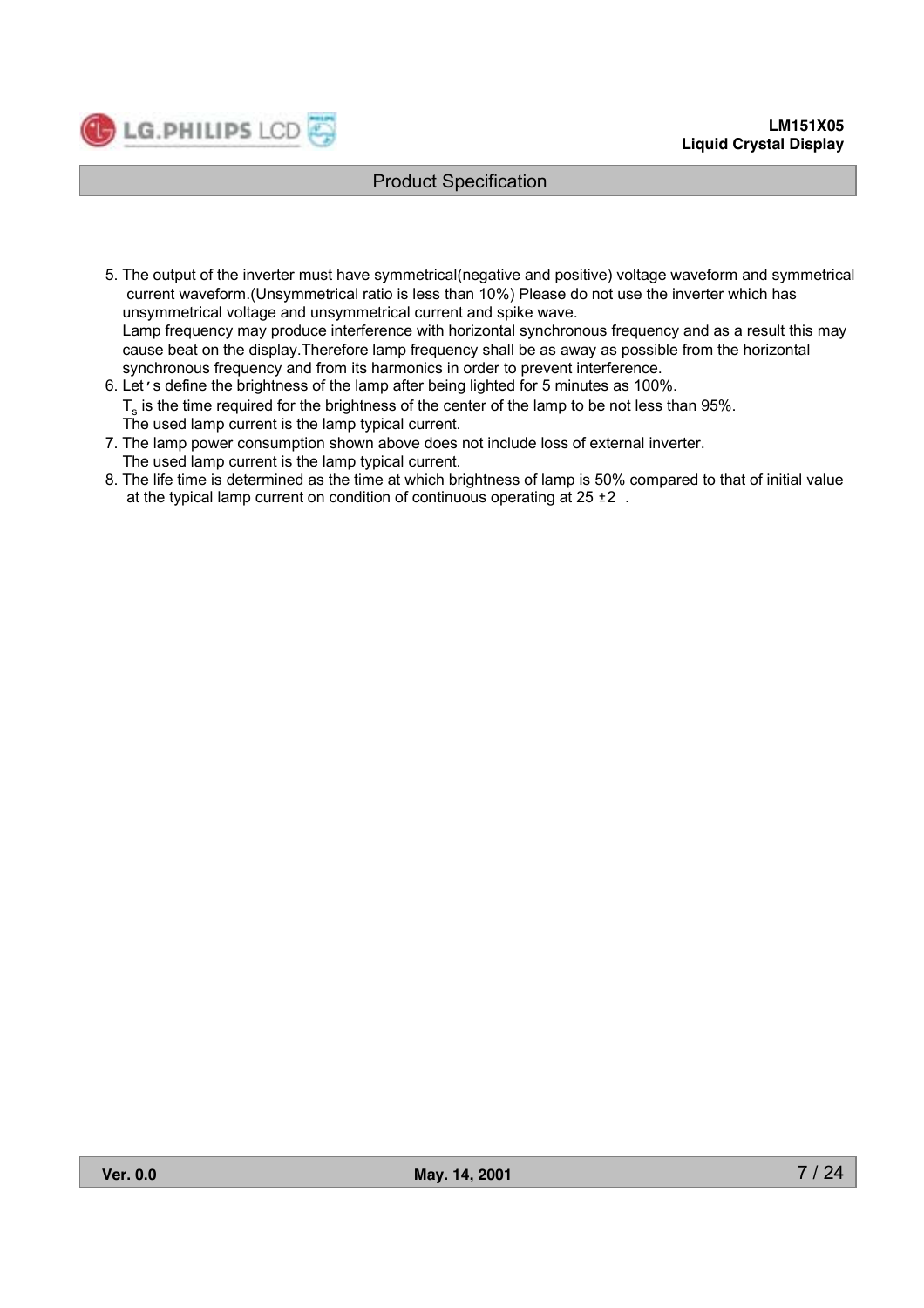

#### **3-2. Interface Connections**

This LCD employs three interface connections, a 41 pin connector is used for the module electronics and two connectors, s three pin connector, are used for the integral backlight system.The electronics interface connector is a model DF9B-41P-1V manufactured by Hirose and. the pin configuration for the connector is shown in the table below.

(LCD Connector :DF9B-41P-1V or equivalent, Mating Connector : DF9B-41S-1V or equivalent )

| Pin | Symbol           | Description                                    | Pin | Symbol               | Description                                      |
|-----|------------------|------------------------------------------------|-----|----------------------|--------------------------------------------------|
|     | <b>GND</b>       | System Ground. Note 1                          | 2   | DCLK                 | Data Input Clock                                 |
| 3   | <b>GND</b>       | System Ground                                  | 4   | ${\sf H}_{\sf sync}$ | H <sub>svnc</sub> . (Horizontal Sync.) or Ground |
| 5   | $V_{sync}$       | V <sub>svnc</sub> . (Vertical Sync.) or Ground | 6   | GND.                 | System Ground                                    |
|     | GND              | System Ground                                  | 8   | GND.                 | <b>System Ground</b>                             |
| 9   | R0               | Red data 0 (LSB)                               | 10  | R1                   | Red data 1                                       |
| 11  | R <sub>2</sub>   | Red data 2                                     | 12  | GND.                 | System Ground                                    |
| 13  | R <sub>3</sub>   | Red data 3                                     | 14  | R4                   | Red data 4                                       |
| 15  | R5               | Red data 5 (MSB)                               | 16  | GND.                 | <b>System Ground</b>                             |
| 17  | GND              | System Ground                                  | 18  | GND.                 | <b>System Ground</b>                             |
| 19  | G0               | Green data 0 (LSB)                             | 20  | G1                   | Green data 1                                     |
| 21  | G <sub>2</sub>   | Green data 2                                   | 22  | GND.                 | <b>System Ground</b>                             |
| 23  | G <sub>3</sub>   | Green data 3                                   | 24  | G4                   | Green data 4                                     |
| 25  | G5               | Green data 5 (MSB)                             | 26  | <b>GND</b>           | System Ground                                    |
| 27  | <b>GND</b>       | System Ground                                  | 28  | <b>GND</b>           | System Ground                                    |
| 29  | B0               | Blue data 0 (LSB)                              | 30  | <b>B1</b>            | Blue data 1                                      |
| 31  | <b>B2</b>        | Blue data 2                                    | 32  | <b>GND</b>           | System Ground                                    |
| 33  | B <sub>3</sub>   | Blue data 3                                    | 34  | B4                   | Blue data 4                                      |
| 35  | B <sub>5</sub>   | Blue data 5 (MSB)                              | 36  | GND.                 | <b>System Ground</b>                             |
| 37  | DE.              | Data Enable Signal                             | 38  | $V_{\rm CC}$         | Power Supply for LCD Module                      |
| 39  | $\rm V_{\rm CC}$ | Power Supply for LCD Module                    | 40  | $V_{\rm CC}$         | Power Supply for LCD Module                      |
| 41  | $V_{\rm CC}$     | Power Supply for LCD Module                    |     |                      |                                                  |

**Table 3. MODULE CONNECTOR PIN CONFIGURATION**

Notes: 1. All GND (ground) pins should be connected together and to Vss which should also be connected to the LCD's metal frame.

2. All  $V_{\text{CC}}$  (power input) pins should be connected together.

3. Because This LCM operates in Data Enable signal only mode, that is no problem

whet her Hs ync. And Vs ync. Signals are applied or connected with Ground.

|                 |     |                         |  |               | ,                    |
|-----------------|-----|-------------------------|--|---------------|----------------------|
| <b>TOP SIDE</b> | : è |                         |  | <b>PIN 1</b>  |                      |
|                 |     |                         |  |               | PN <sub>2</sub><br>F |
|                 |     |                         |  |               | Ð<br>e               |
|                 |     | <b>Rear View OF LCM</b> |  |               | $\blacksquare$       |
|                 |     |                         |  | <b>PIN 41</b> | <b>PIN 40</b>        |
|                 |     |                         |  |               |                      |

The backlight interface connector is a model BHR-03VS-1, manufactured by JST. The mating connect or part number is  $SM2(8.0)B-BFS-1-TB$  or equivalent. The pin configuration for the connector is shown in the table below.

#### T**abl e 4 BACKLI GHT CONNECTOR PI N CONFI GURATI ON**

| Svmbol | Description                 | Not es |
|--------|-----------------------------|--------|
| HV     | Lamp power $i$ nput $(Hgh)$ |        |
| NC     | No connect                  |        |
|        | Lamp power $i$ nput (Low)   |        |

Not es: 1. The input power terminal  $(H_1 gh)$  is colored pink.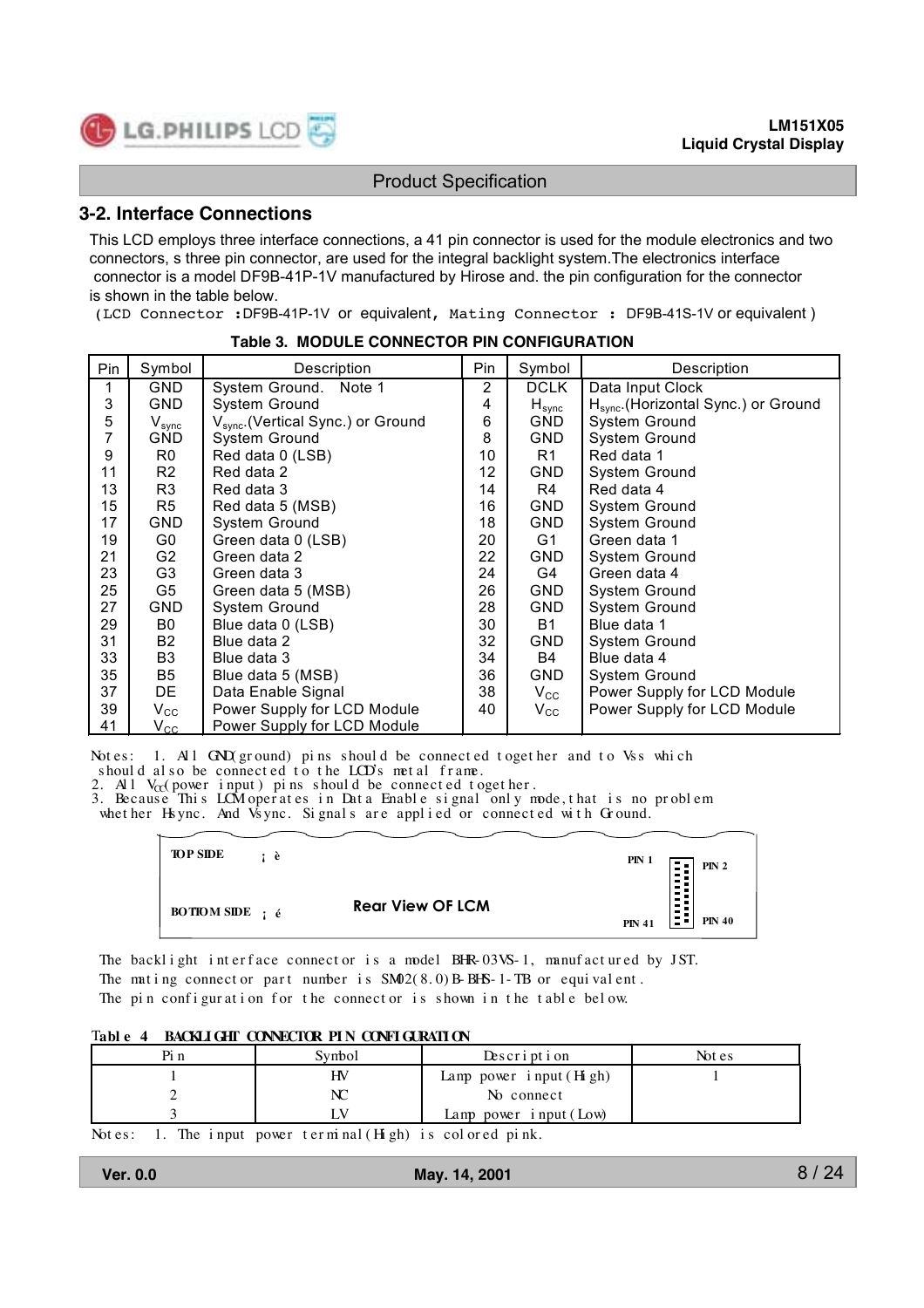

## **3-3. Signal Timing Specifications**

This is the signal timing required at the input of the User connector. All of the interface signal timing should be satisfied with the following specifications for it 's proper operation.

#### **Table 5. TIMING TABLE**

|                                                                     | SYMBOL                          |                  | MIN.           | TYP.                     | MAX.                     | <b>UNIT</b>     | <b>NOTE</b>    |  |
|---------------------------------------------------------------------|---------------------------------|------------------|----------------|--------------------------|--------------------------|-----------------|----------------|--|
|                                                                     | Frequency                       | $f_{CLK}$        | 50             | 65                       | 79                       | § Ö             |                |  |
|                                                                     | Width-Low                       | twcL             | $\mathbf{3}$   | $\blacksquare$           | $\blacksquare$           | § À             |                |  |
| <b>ITEM</b><br>Dclk<br>Hsync<br>Vsync<br><b>DTMG</b><br><b>DATA</b> | Width-High                      | twch             | 3              | $\blacksquare$           | $\blacksquare$           | $\S$ $\AA$      |                |  |
|                                                                     | Duty                            | D                | 0.4            | $0.5\,$                  | 0.6                      |                 | D=tCLKH/tCLK   |  |
|                                                                     | Period                          | t <sub>HP</sub>  | 1056           | 1344                     | 1368                     |                 |                |  |
|                                                                     | Width-Active                    | twн              | $\,8\,$        | 136                      | $\blacksquare$           | tclk            | $\mathbf{1}$   |  |
|                                                                     | Period                          | tvp              | 777            | 806                      | $\blacksquare$           |                 |                |  |
|                                                                     | Width active                    | twv              | $\overline{c}$ | 6                        | $\overline{\phantom{a}}$ | t <sub>HP</sub> | $\mathbf{1}$   |  |
|                                                                     | Set up Time                     | $t_{\text{SI}}$  | 3              | $\blacksquare$           | $\blacksquare$           |                 |                |  |
|                                                                     | Hold Time                       | tнı              | 3              | $\blacksquare$           | $\frac{1}{2}$            | $\S$ $\AA$      | for DCLK       |  |
|                                                                     | Horizontal<br><b>Back Porch</b> | t <sub>HBP</sub> | 8              | 168                      | $\blacksquare$           | tclk            |                |  |
|                                                                     | Horizontal<br>Front Porch       | tHFP             | 8              | 24                       | $\blacksquare$           |                 | $\overline{2}$ |  |
|                                                                     | Vertical<br><b>Back Porch</b>   | tvBP             | 5              | 29                       |                          |                 |                |  |
|                                                                     | Vertical<br>Front Porch         | tvFP             | $\overline{2}$ | 3                        |                          | t <sub>HP</sub> |                |  |
|                                                                     | Set up Time                     | tsp              | 2.5            | $\blacksquare$           | ۰                        | § À             | for DCLK       |  |
|                                                                     | Hold Time                       | t <sub>HD</sub>  | 1.5            | $\overline{\phantom{a}}$ | $\overline{a}$           |                 |                |  |

Notes

1. Because this LCM operates in Data Enable signal only mode,

that is no problem whether Hsync. And Vsync. Signals are inserted or connected with

9 / 24

<sup>2.</sup> If Data Enable signal is abnormally applied to the user connector of LCM, The displa LCM is black.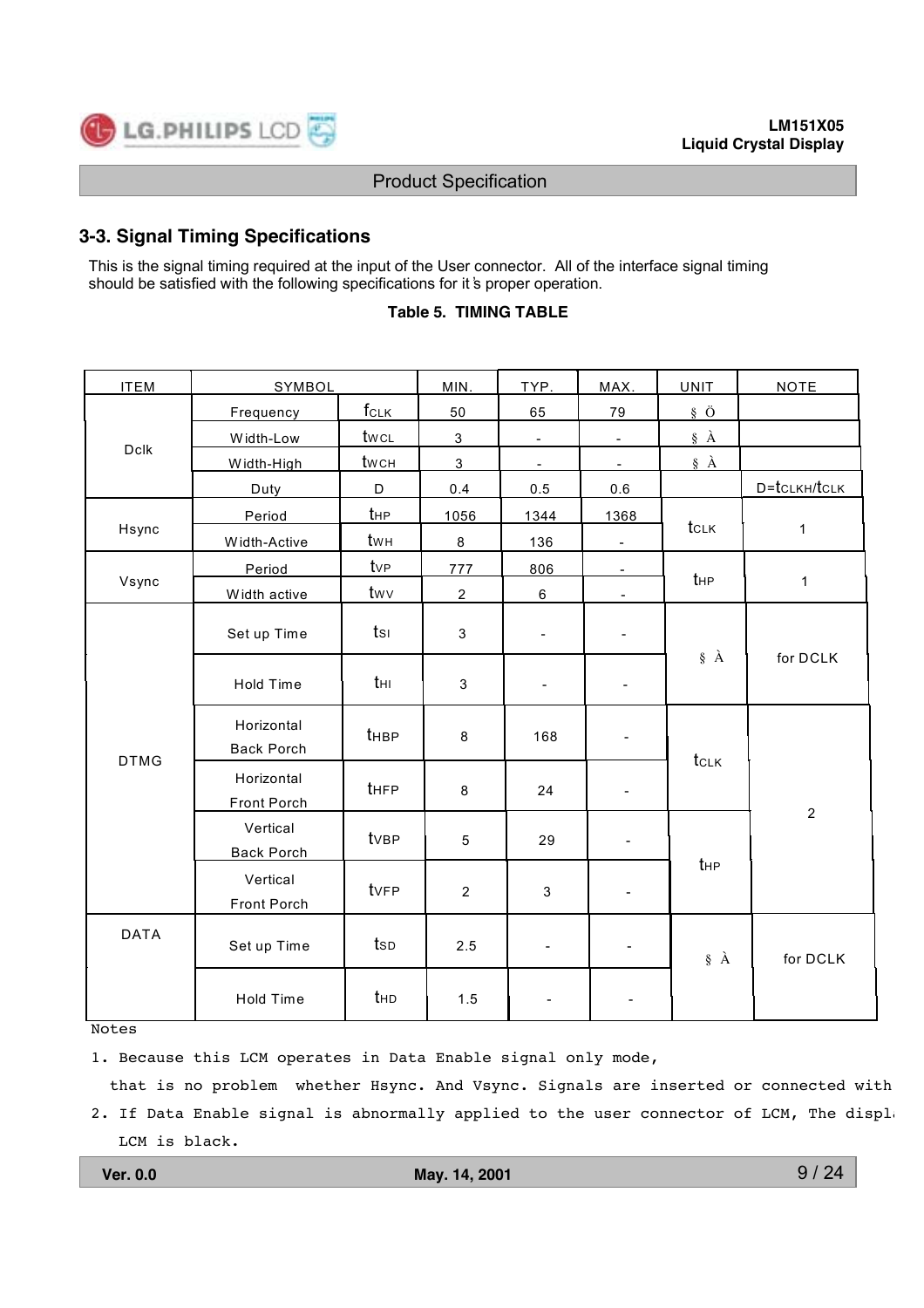

## **3-4. Signal Timing Waveforms**

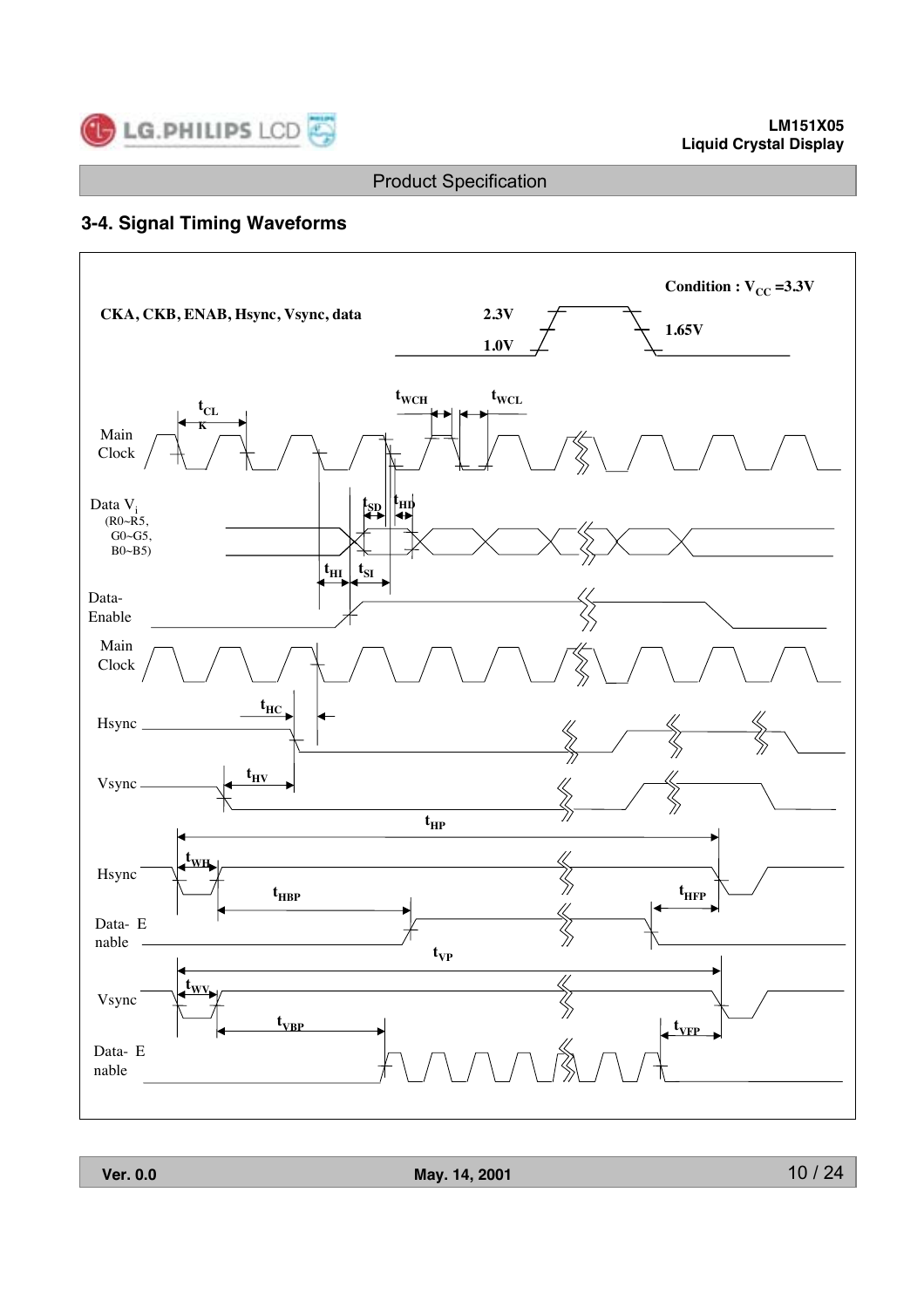

## **3-5. Color Input Data Reference**

 The brightness of each primary color(red,green and blue) is based on the 6-bit gray scale data input for the color ; the higher the binary input, the brighter the color. The table below provides a reference for color versus data input.

|                        |                                                                                               |                                      |                                      |                                                            |                                        |                                                          |                                      |                                        |                                                 | Input Color Data                     |                                                |                                                           |                                           |                                                       |                                      |                                      |                                                |                                         |                                                             |
|------------------------|-----------------------------------------------------------------------------------------------|--------------------------------------|--------------------------------------|------------------------------------------------------------|----------------------------------------|----------------------------------------------------------|--------------------------------------|----------------------------------------|-------------------------------------------------|--------------------------------------|------------------------------------------------|-----------------------------------------------------------|-------------------------------------------|-------------------------------------------------------|--------------------------------------|--------------------------------------|------------------------------------------------|-----------------------------------------|-------------------------------------------------------------|
|                        | Color                                                                                         | <b>MSB</b>                           |                                      | Red                                                        |                                        |                                                          | <b>LSB</b>                           | <b>MSB</b>                             |                                                 | Green                                |                                                |                                                           | <b>LSB</b>                                | <b>MSB</b>                                            |                                      | Blue                                 |                                                |                                         | <b>LSB</b>                                                  |
|                        |                                                                                               | R5                                   | R <sub>4</sub>                       | R <sub>3</sub>                                             | R <sub>2</sub>                         | R <sub>1</sub>                                           | R <sub>0</sub>                       | G <sub>5</sub>                         | G <sub>4</sub>                                  | G <sub>3</sub>                       | G <sub>2</sub>                                 | G <sub>1</sub>                                            | G <sub>0</sub>                            | B5                                                    | <b>B4</b>                            | B <sub>3</sub>                       | <b>B2</b>                                      | <b>B1</b>                               | B <sub>0</sub>                                              |
| <b>Basic</b><br>Colors | <b>Black</b><br>Red(63)<br>Green(63)<br><b>Blue(63)</b><br>Cyan<br>Magenta<br>Yellow<br>White | 0<br>1<br>0<br>0<br>0<br>1<br>1<br>1 | 0<br>1<br>0<br>0<br>0<br>1<br>1<br>1 | $\mathbf 0$<br>1<br>$\mathbf 0$<br>0<br>0<br>1<br>1<br>1   | 0<br>1<br>0<br>0<br>0<br>1<br>1<br>1   | 0<br>1<br>$\mathbf 0$<br>0<br>$\mathbf 0$<br>1<br>1<br>1 | 0<br>1<br>0<br>0<br>0<br>1<br>1<br>1 | 0<br>0<br>1<br>0<br>1<br>0<br>1<br>1   | 0<br>0<br>$\mathbf{1}$<br>0<br>1<br>0<br>1<br>1 | 0<br>0<br>1<br>0<br>1<br>0<br>1<br>1 | $\mathbf 0$<br>0<br>1<br>0<br>1<br>0<br>1<br>1 | $\mathbf 0$<br>0<br>$\mathbf{1}$<br>0<br>1<br>0<br>1<br>1 | 0<br>0<br>1<br>0<br>1<br>0<br>1<br>1      | $\mathbf 0$<br>0<br>0<br>1<br>1<br>1<br>0<br>1        | 0<br>0<br>0<br>1<br>1<br>1<br>0<br>1 | 0<br>0<br>0<br>1<br>1<br>1<br>0<br>1 | $\mathbf 0$<br>0<br>0<br>1<br>1<br>1<br>0<br>1 | 0<br>0<br>0<br>1<br>1<br>1<br>0<br>1    | $\mathbf 0$<br>$\mathbf 0$<br>0<br>1<br>1<br>1<br>0<br>1    |
| Red                    | Red(00) Dark<br>Red(01)<br>Red(02)<br>Red(61)<br>Red(62)<br>Red(63) Bright                    | 0<br>0<br>0<br>÷<br>1<br>1<br>1      | 0<br>0<br>0<br>1<br>1<br>1           | $\mathbf 0$<br>$\mathbf 0$<br>0<br>÷<br>1<br>1<br>1        | 0<br>0<br>0<br>t<br>1<br>1<br>1        | 0<br>0<br>1<br>÷<br>0<br>1<br>1                          | 0<br>1<br>0<br>÷<br>1<br>0<br>1      | 0<br>0<br>0<br>÷<br>0<br>0<br>0        | 0<br>0<br>0<br>t<br>0<br>0<br>0                 | 0<br>0<br>0<br>÷<br>0<br>0<br>0      | $\mathbf 0$<br>0<br>0<br>÷<br>0<br>0<br>0      | 0<br>0<br>0<br>÷<br>0<br>0<br>0                           | $\mathbf 0$<br>0<br>0<br>÷<br>0<br>0<br>0 | 0<br>$\mathbf 0$<br>0<br>÷<br>0<br>0<br>0             | 0<br>0<br>0<br>÷<br>0<br>0<br>0      | 0<br>0<br>0<br>t<br>0<br>0<br>0      | 0<br>0<br>0<br>t<br>0<br>0<br>$\overline{0}$   | 0<br>0<br>0<br>÷<br>0<br>0<br>0         | $\pmb{0}$<br>$\mathbf 0$<br>0<br>÷<br>$\mathbf 0$<br>0<br>0 |
| Green                  | Green(00)Dark<br>Green(01)<br>Green(02)<br>ċ<br>Green(61)<br>Green(62)<br>Green(63)Bright     | 0<br>0<br>0<br>÷<br>0<br>0<br>0      | 0<br>0<br>0<br>÷<br>0<br>0<br>0      | $\mathbf 0$<br>$\mathbf 0$<br>0<br>÷<br>0<br>0<br>0        | 0<br>0<br>0<br>÷<br>0<br>0<br>0        | $\pmb{0}$<br>$\mathbf 0$<br>0<br>÷<br>0<br>0<br>0        | 0<br>0<br>0<br>÷<br>0<br>0<br>0      | 0<br>0<br>0<br>t<br>1<br>1<br>1        | $\pmb{0}$<br>0<br>0<br>÷<br>1<br>1<br>1         | 0<br>0<br>0<br>÷<br>1<br>1<br>1      | $\pmb{0}$<br>0<br>0<br>÷<br>1<br>1<br>1        | 0<br>0<br>1<br>÷<br>0<br>1<br>1                           | 0<br>1<br>0<br>÷<br>1<br>0<br>1           | $\boldsymbol{0}$<br>0<br>0<br>÷<br>0<br>0<br>$\Omega$ | 0<br>0<br>0<br>÷<br>0<br>0<br>0      | 0<br>0<br>0<br>÷<br>0<br>0<br>0      | $\pmb{0}$<br>0<br>0<br>÷<br>0<br>0<br>0        | $\pmb{0}$<br>0<br>0<br>÷<br>0<br>0<br>0 | $\pmb{0}$<br>0<br>0<br>÷<br>$\mathbf 0$<br>0<br>0           |
| <b>Blue</b>            | Blue(00) Dark<br>Blue(01)<br>Blue(02)<br>Blue(61)<br>Blue(62)<br>Blue(63) Bright              | 0<br>0<br>0<br>÷<br>0<br>0<br>0      | 0<br>0<br>0<br>0<br>0<br>0           | $\mathbf 0$<br>$\mathbf 0$<br>0<br>÷<br>0<br>0<br>$\Omega$ | 0<br>0<br>0<br>t<br>0<br>0<br>$\Omega$ | 0<br>0<br>0<br>÷<br>0<br>0<br>0                          | 0<br>0<br>0<br>÷<br>0<br>0<br>0      | 0<br>0<br>0<br>÷<br>0<br>0<br>$\Omega$ | 0<br>0<br>0<br>÷<br>0<br>0<br>0                 | 0<br>0<br>0<br>÷<br>0<br>0<br>0      | 0<br>0<br>0<br>÷<br>0<br>0<br>0                | 0<br>0<br>0<br>÷<br>0<br>0<br>$\Omega$                    | 0<br>0<br>0<br>÷<br>0<br>0<br>0           | 0<br>0<br>0<br>÷<br>1<br>1<br>1                       | 0<br>0<br>0<br>÷<br>1<br>1<br>1      | 0<br>0<br>0<br>÷<br>1<br>1<br>1      | 0<br>0<br>0<br>t<br>1<br>1<br>1                | 0<br>0<br>1<br>÷<br>0<br>1<br>1         | 0<br>1<br>0<br>t<br>1<br>0<br>1                             |

## **Table 6. COLOR DATA REFERENCE**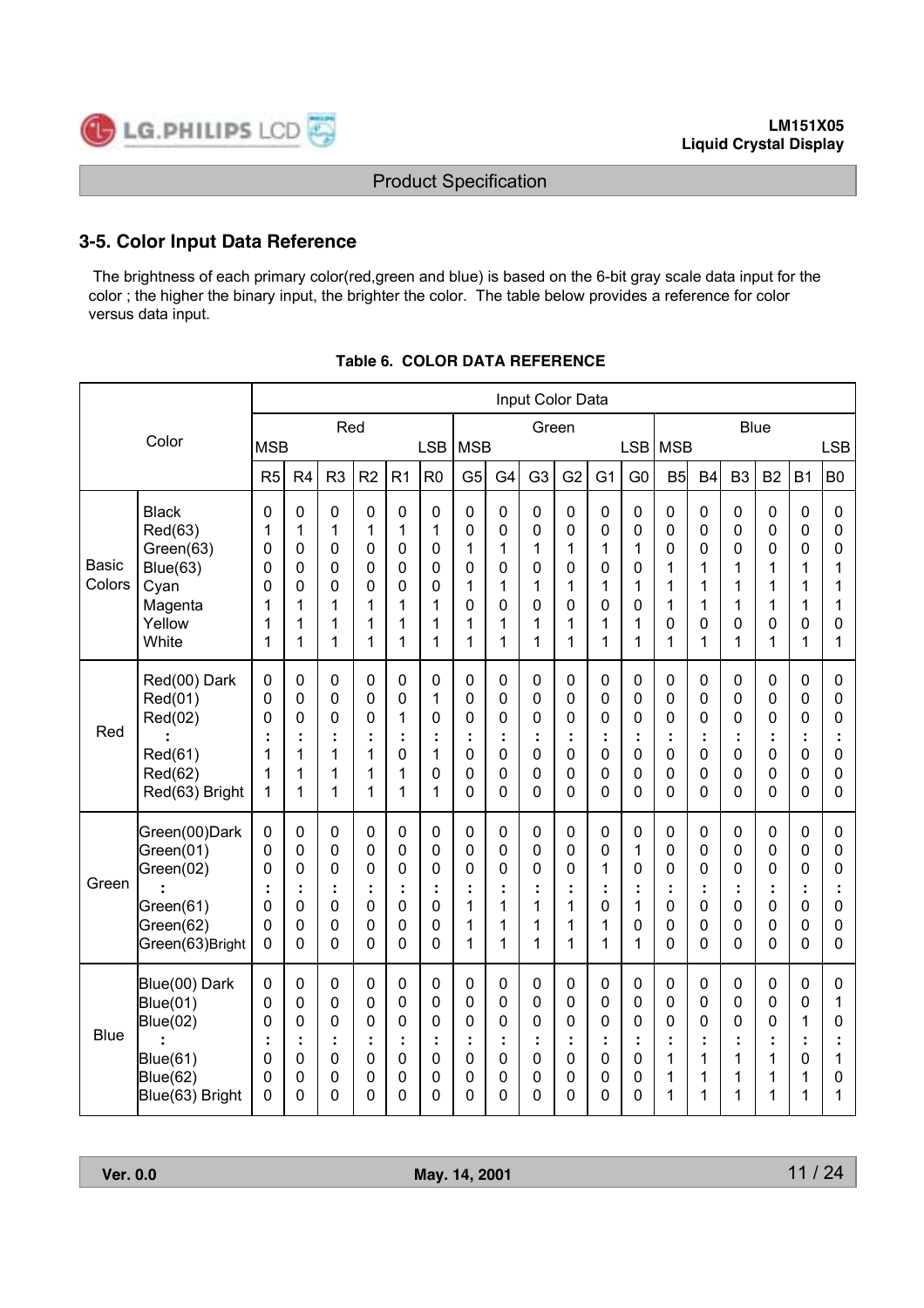

## **3-6. Power Sequence**



| Parameter                                      |                        | Units |                      |                                        |  |
|------------------------------------------------|------------------------|-------|----------------------|----------------------------------------|--|
|                                                | Min.                   | Typ.  | Max.                 |                                        |  |
| $\mathsf{I}_3$<br>$\mathsf{I}_4$<br>5 ا<br>ه ا | 300<br>300<br>ი<br>500 |       | 20<br>50<br>50<br>20 | ms<br>ms<br>ms<br>ms<br>ms<br>ms<br>ms |  |

**Notes : 1. Please avoid floating state of interface signal at invalid period.**

- **2. When the interface signal is invalid, be sure to pull down the power**  supply for LCD V<sub>CC</sub> to 0V.
- **3. Lamp power must be turn on after power supply for LCD and interface signal are valid.**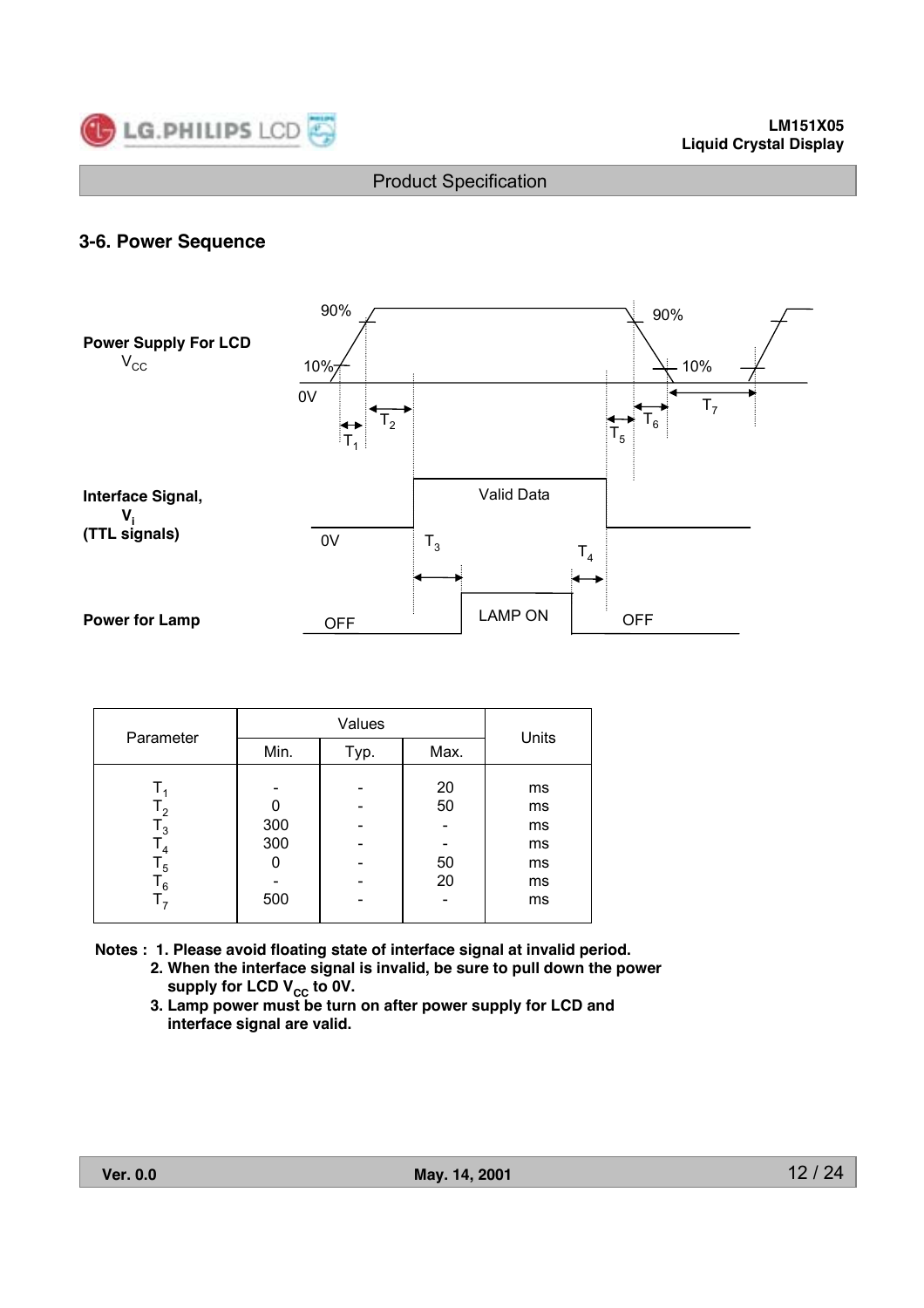

## **4. Optical Specification**

 Optical characteristics are determined after the unit has been 'ON ' and stable for approximately 30 minutes in a dark environment at 25 °C. The values specified are at an approximate distance 50cm from the LCD surface at a viewing angle of  $\Phi$  and  $\theta$  equal to 0 °.

FIG. 1 presents additional information concerning the measurement equipment and method.

#### **FIG. 1 Optical Characteristic Measurement Equipment and Method**



**Table 7. OPTICAL CHARACTERISTICS**

(Ta=25 °C, V<sub>CC</sub>=3.3V, f<sub>V</sub>=60Hz Dclk=65MHz,  $I_{BL}$ =8mA)

| Parameter                                                                                                                                                                                    |                                                                                                    |                                                                                        | Values                                                                                 |                                                                      | Units             | <b>Notes</b>   |
|----------------------------------------------------------------------------------------------------------------------------------------------------------------------------------------------|----------------------------------------------------------------------------------------------------|----------------------------------------------------------------------------------------|----------------------------------------------------------------------------------------|----------------------------------------------------------------------|-------------------|----------------|
|                                                                                                                                                                                              | Symbol                                                                                             | Min.                                                                                   | Typ.                                                                                   | Max.                                                                 |                   |                |
| <b>Contrast Ratio</b>                                                                                                                                                                        | <b>CR</b>                                                                                          | 200                                                                                    | 300                                                                                    |                                                                      |                   | 1              |
| Surface Luminance, white                                                                                                                                                                     | $L_{WH}$                                                                                           | 160                                                                                    | 200                                                                                    |                                                                      | cd/m <sup>2</sup> | $\overline{2}$ |
| Luminance Variation                                                                                                                                                                          | $\delta$ white                                                                                     |                                                                                        |                                                                                        | 1.7                                                                  |                   | 3              |
| Luminance Uniformity-Angular<br>Dependent (TCO99)                                                                                                                                            | $L_R$                                                                                              |                                                                                        |                                                                                        | 1.7                                                                  |                   | 4              |
| Response Time<br><b>Rise Time</b><br>Decay Time                                                                                                                                              | <b>Tr</b><br>$\frac{\text{Tr}_{\text{R}}}{\text{Tr}_{\text{D}}}$                                   |                                                                                        | $\overline{7}$<br>18                                                                   | 15<br>30                                                             | ms                | 5              |
| <b>CIE Color Coordinates</b><br>Red<br>Green<br><b>Blue</b><br>White<br><b>Viewing Angle</b><br>x axis, right( $\phi$ =0°)<br>x axis, left ( $\phi$ =180°)<br>y axis, up $(\phi = 90^\circ)$ | ΧR<br><b>YR</b><br>XG<br>YG<br>XB<br>YB<br>XW<br><b>YW</b><br>$\theta$ r<br>$\theta$<br>$\theta$ u | 0.593<br>0.307<br>0.272<br>0.555<br>0.116<br>0.078<br>0.283<br>0.299<br>70<br>70<br>50 | 0.623<br>0.337<br>0.302<br>0.585<br>0.146<br>0.108<br>0.313<br>0.329<br>75<br>75<br>55 | 0.653<br>0.367<br>0.332<br>0.615<br>0.176<br>0.138<br>0.343<br>0.359 | degree            | 6              |
| y axis, down $(\phi = 270^{\circ})$<br>Gray Sclae                                                                                                                                            | $\theta$ d<br>$\overline{\phantom{a}}$                                                             | 55                                                                                     | 60                                                                                     |                                                                      |                   | 7              |
| <b>Ver. 0.0</b>                                                                                                                                                                              |                                                                                                    | May. 14, 2001                                                                          |                                                                                        |                                                                      |                   | 13/24          |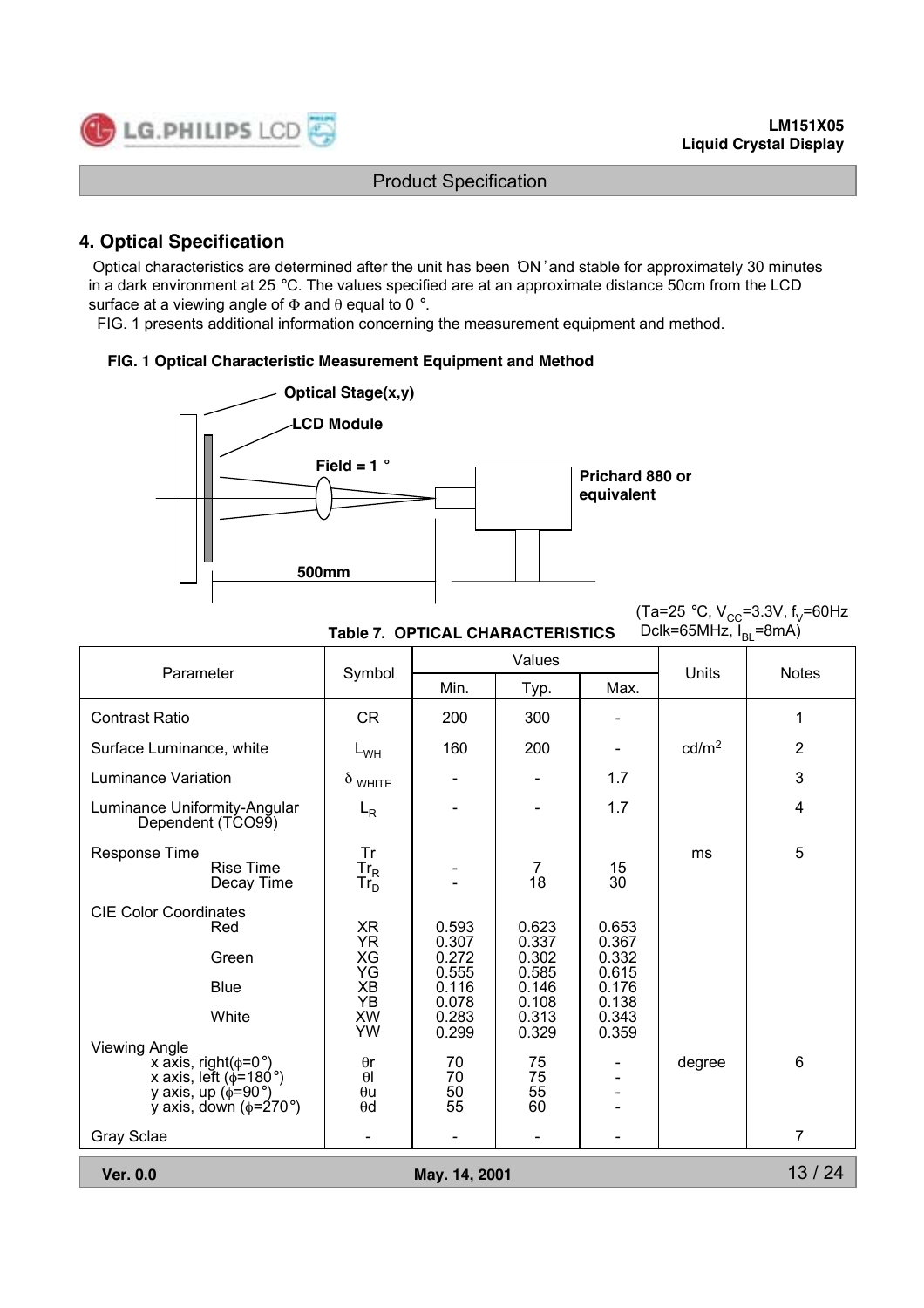

Notes :

 1. Contrast Ratio(CR) is defined mathematically as : Surface Luminance with all white pixels Contrast Ratio =

Surface Luminance with all black pixels

- 2. Surface luminance is the center point across the LCD surface 50cm from the surface with all pixels displaying full white. For more information see FIG 2. When  $I_{BL}$ =8mA,  $L_{WH=}$ 160cd/m<sup>2</sup>(Min.) 200cd/m<sup>2</sup>(Typ.)
- 3. The variation in surface luminance,  $\delta$  WHITE is determined by measuring  $L_{ON}$  at each test position 1 through 13, and then dividing the maximum  $L_{ON}$  of 13 points luminance by minimum  $L_{ON}$ of 13 points luminance. For more information see FIG 2.

 $\delta$  WHITE = Maximum(L<sub>ON1</sub>, L<sub>ON2</sub>, ….. L<sub>ON13</sub>) ÷ Minimum(L<sub>ON1</sub>, L<sub>ON2</sub>, ….. L<sub>ON13</sub>)

- 4 Luminance Uniformity-Angular Dependent  $(L_R)$  : TCO '99.
	- TCO '99 Certification Requirements and test methods for environmental labeling of Display
		- [Flat]report No.2 (X1.5.2 Luminance Uniformity)
			- Measure Pattern : 80% White Pattern (50Gray Level Pattern(L50))
			- Measure Point : 2Point(Point L & R) -Luminance : 125 cd/m<sup>2</sup>
			- Measure Distance : 57
			- Measure Method : Measure Luminance at each measure Point 2EA at the angle of +30deg. and -30deg.
			- Calculate the  $L_R$  Value :

 $L_R = ((L_{\text{max},+30 \text{deg.}} / L_{\text{min},+30 \text{deg.}}) + (L_{\text{max},-30 \text{deg.}} / L_{\text{min},-30 \text{deg.}})) / 2$ 

- 5. Response time is the time required for the display to transition from to black(Rise Time,  $Tr_R$ ) and from black to white(Decay Time,  $Tr_D$ ). For additional information see FIG 4.
- 6. Viewing angle is the angle at which the contrast ratio is greater than 5. The angles are determined for the horizontal or x axis and the vertical or y axis with respect to the z axis which is normal to the LCD surface. For more information see FIG 5.
- 7. Gray scale specification

| <b>Gray Level</b> | Luminance(%)<br>(Typ.) |  |  |  |  |
|-------------------|------------------------|--|--|--|--|
| L <sub>0</sub>    | 0.30                   |  |  |  |  |
| L7                | 0.80                   |  |  |  |  |
| L15               | 3.99                   |  |  |  |  |
| L23               | 10.78                  |  |  |  |  |
| L31               | 21.0                   |  |  |  |  |
| L39               | 34.9                   |  |  |  |  |
| L47               | 53.5                   |  |  |  |  |
| L <sub>55</sub>   | 75.5                   |  |  |  |  |
| L63               | 100                    |  |  |  |  |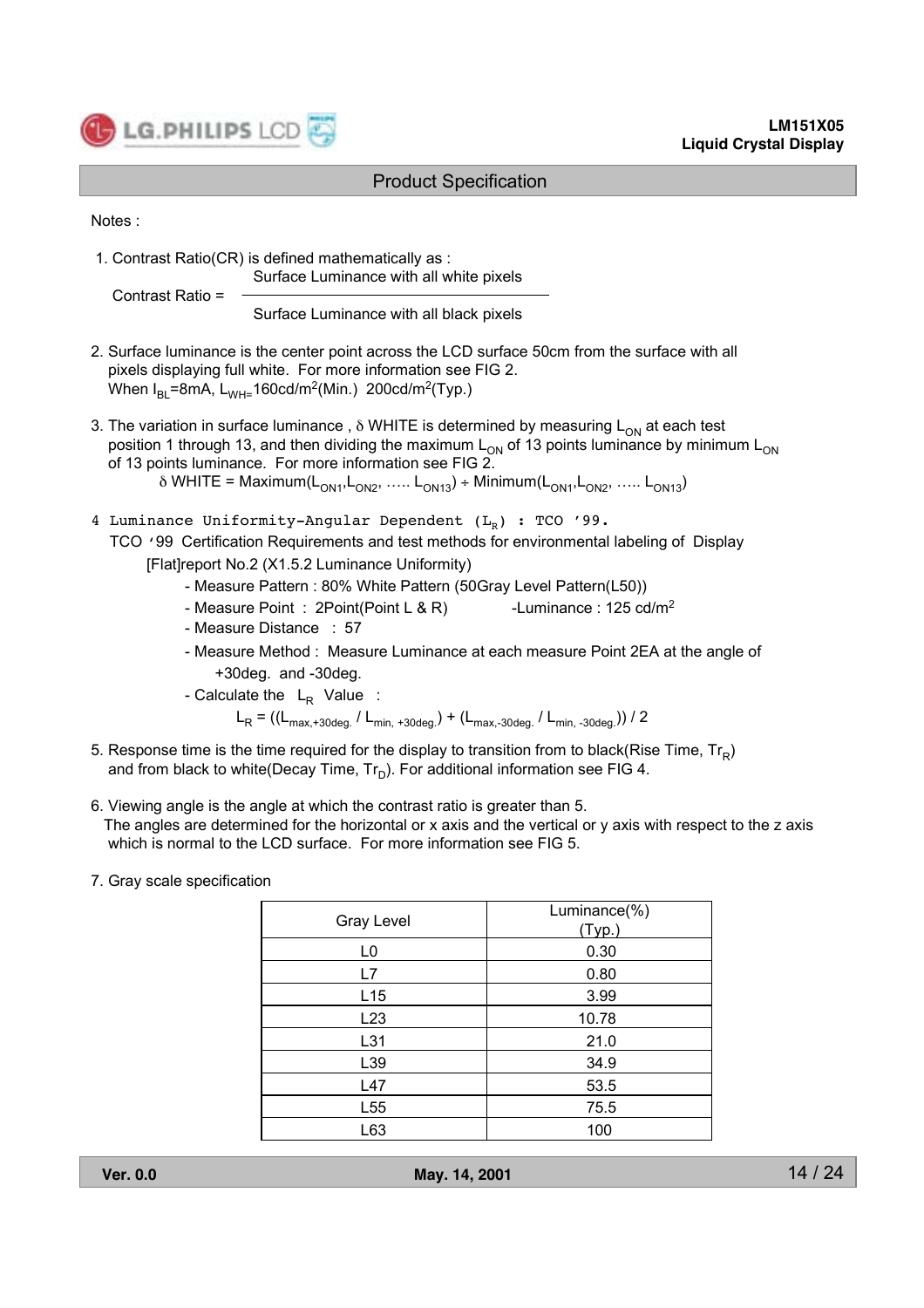

#### **FIG. 2 Luminance**

<measuring point for luminance variation> <measuring point for surface luminance>



**FIG. 3 Luminance Uniformity-Angular Dependent(TCO 99)**



Flat panel VDU  $L_{\text{max},+30^{\circ}}$  and  $L_{\text{min},+30^{\circ}}$ 

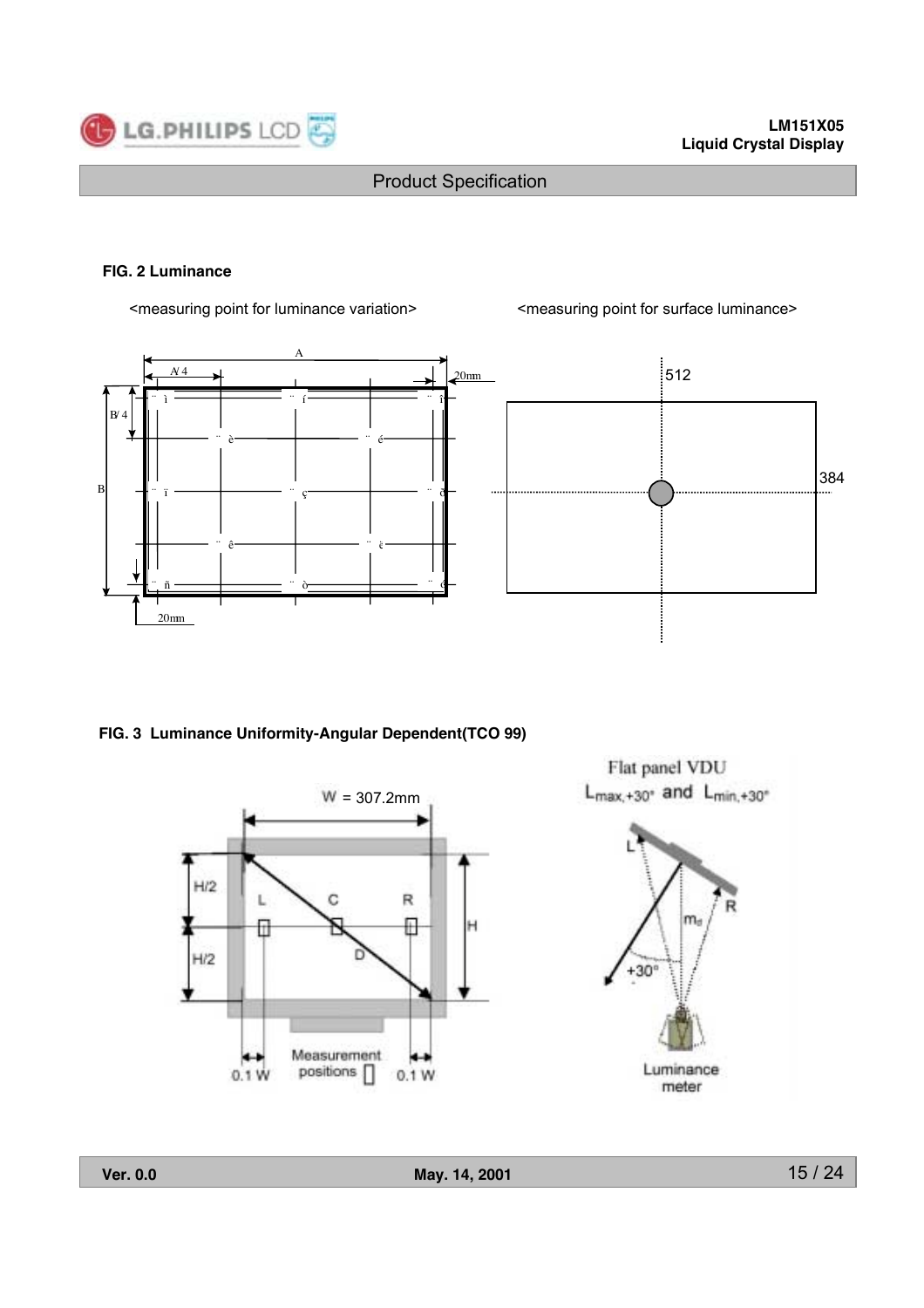

#### **FIG. 4 Response Time**

 The response time is defined as the following figure and shall be measured by switching the input signal for 'black" and 'white".



**FIG. 5 Viewing angle**



<dimension of viewing angle range>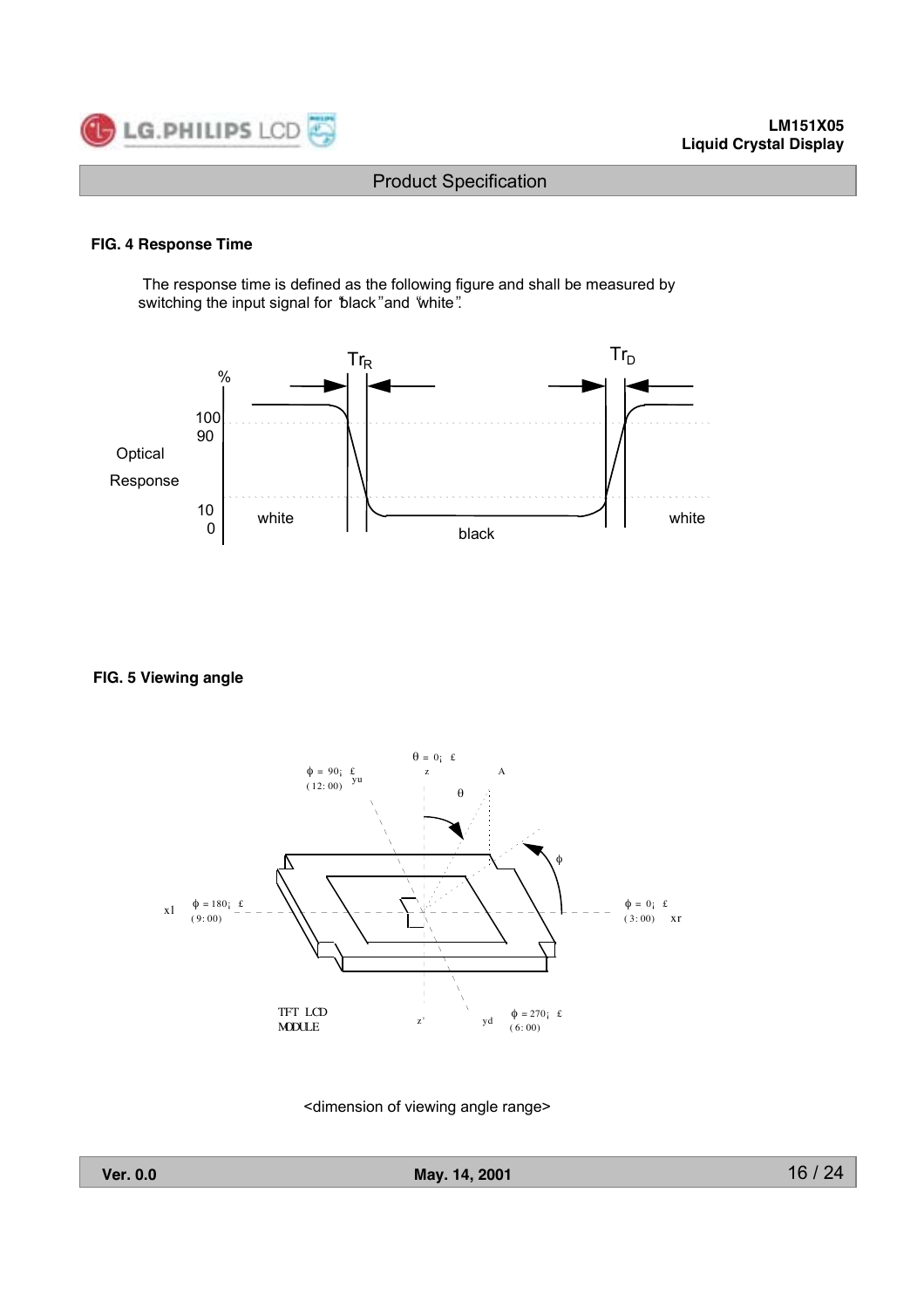

## **5. Mechanical Characteristics**

 The contents provide general mechanical characteristics for the model LM151X05. In addition the figures in the next page are detailed mechanical drawing of the LCD.

|                          | Horizontal                                                                      | $352.0 \pm 0.5$ mm |  |  |
|--------------------------|---------------------------------------------------------------------------------|--------------------|--|--|
| Outside dimensions       | Vertical                                                                        | $263.5 \pm 0.5$ mm |  |  |
|                          | Depth                                                                           | $14.0 \pm 0.5$ mm  |  |  |
|                          | Horizontal                                                                      | $311.2 \pm 0.5$ mm |  |  |
| Bezel area               | Vertical                                                                        | $234.4 \pm 0.5$ mm |  |  |
|                          | Horizontal                                                                      | 307.2mm            |  |  |
| Active display area      | Vertical                                                                        | 230.4mm            |  |  |
| Weight(approximate)      | 1,150g(Typ.),                                                                   | 1,210q(Max.)       |  |  |
| <b>Surface Treatment</b> | Hard coating $(3H)$<br>Anti-glare treatment of the front polarizer<br>Haze(13%) |                    |  |  |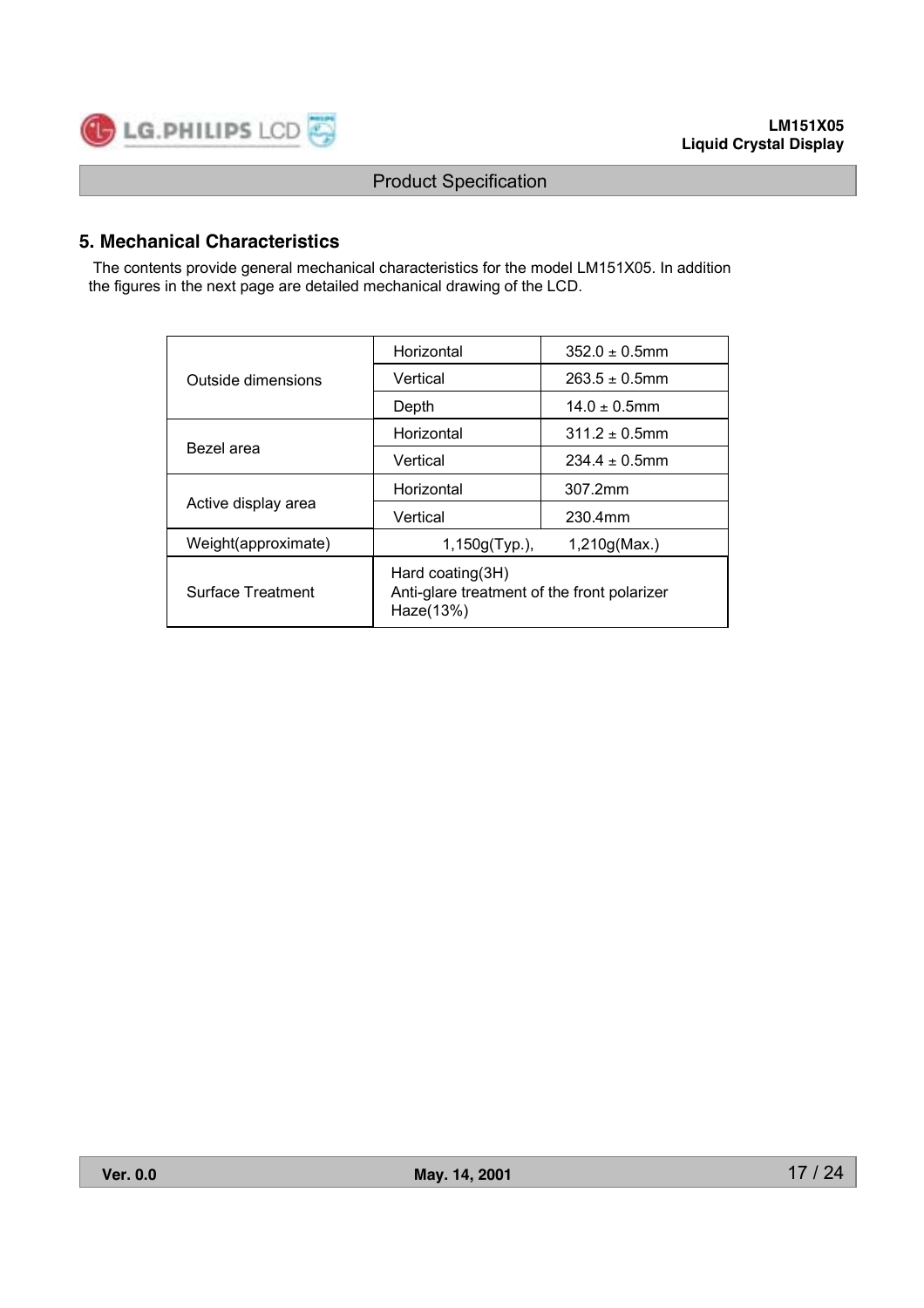

#### **LM151X05 Liquid Crystal Display**

## Product Specification

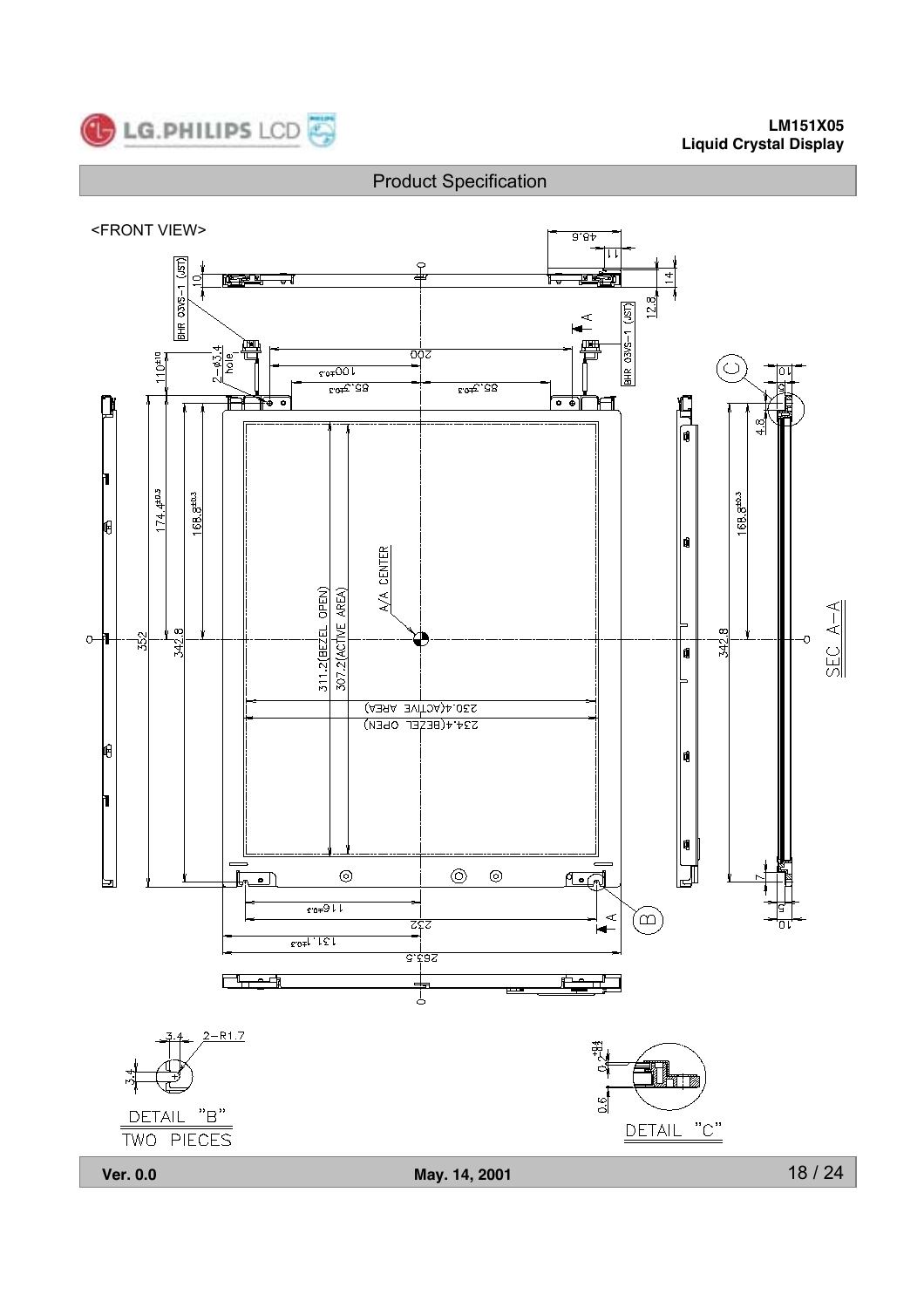

#### **LM151X05 Liquid Crystal Display**



19 / 24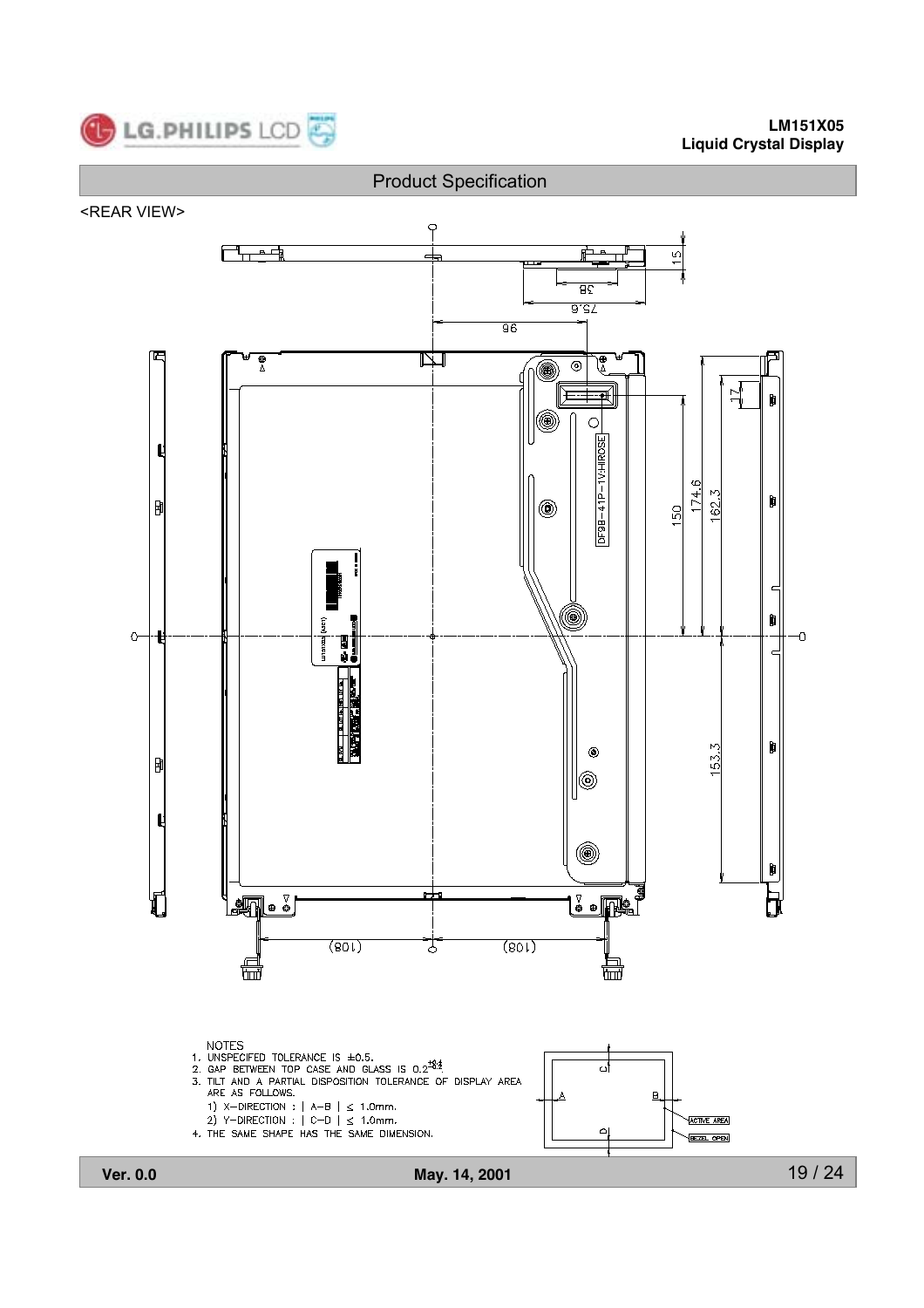

## **6. Reliability**

Environment test condition

| No.            | <b>Test Item</b>                            | Conditions                                                                                                                                |  |  |  |
|----------------|---------------------------------------------|-------------------------------------------------------------------------------------------------------------------------------------------|--|--|--|
| 1              | High temperature storage test               | Ta= $60^{\circ}$ C 240h                                                                                                                   |  |  |  |
| $\overline{2}$ | Low temperature storage test                | Ta= $-20^{\circ}$ C 240h                                                                                                                  |  |  |  |
| 3              | High temperature operation test             | Ta= 50 °C 50%RH<br>240h                                                                                                                   |  |  |  |
| 4              | Low temperature operation test              | Ta= $0^{\circ}$ C 240h                                                                                                                    |  |  |  |
| 5              | <b>Vibration test</b><br>(non-operating)    | Waveform: Random<br>Vibration: 1.0G RMS<br>Bandwidth: $10 \sim 500$ Hz<br>Direction : X, Y, Z<br>Duration: 20min one time each direction. |  |  |  |
| 6              | Shock test<br>(non-operating)               | Waveform: Half sine wave, 2ms<br>Shock level: 120G<br>Direction : $\pm X$ , $\pm Y$ , $\pm Z$ one time each direction.                    |  |  |  |
| 7              | Altitude<br>operating<br>storage / shipment | 0 - 10,000 feet(3048m)<br>0 - 40,000 feet(12,192m)                                                                                        |  |  |  |

{ Result Evaluation Criteria }

 There should be no change which might affect the practical display function when the display quality test is conducted under normal operating condition.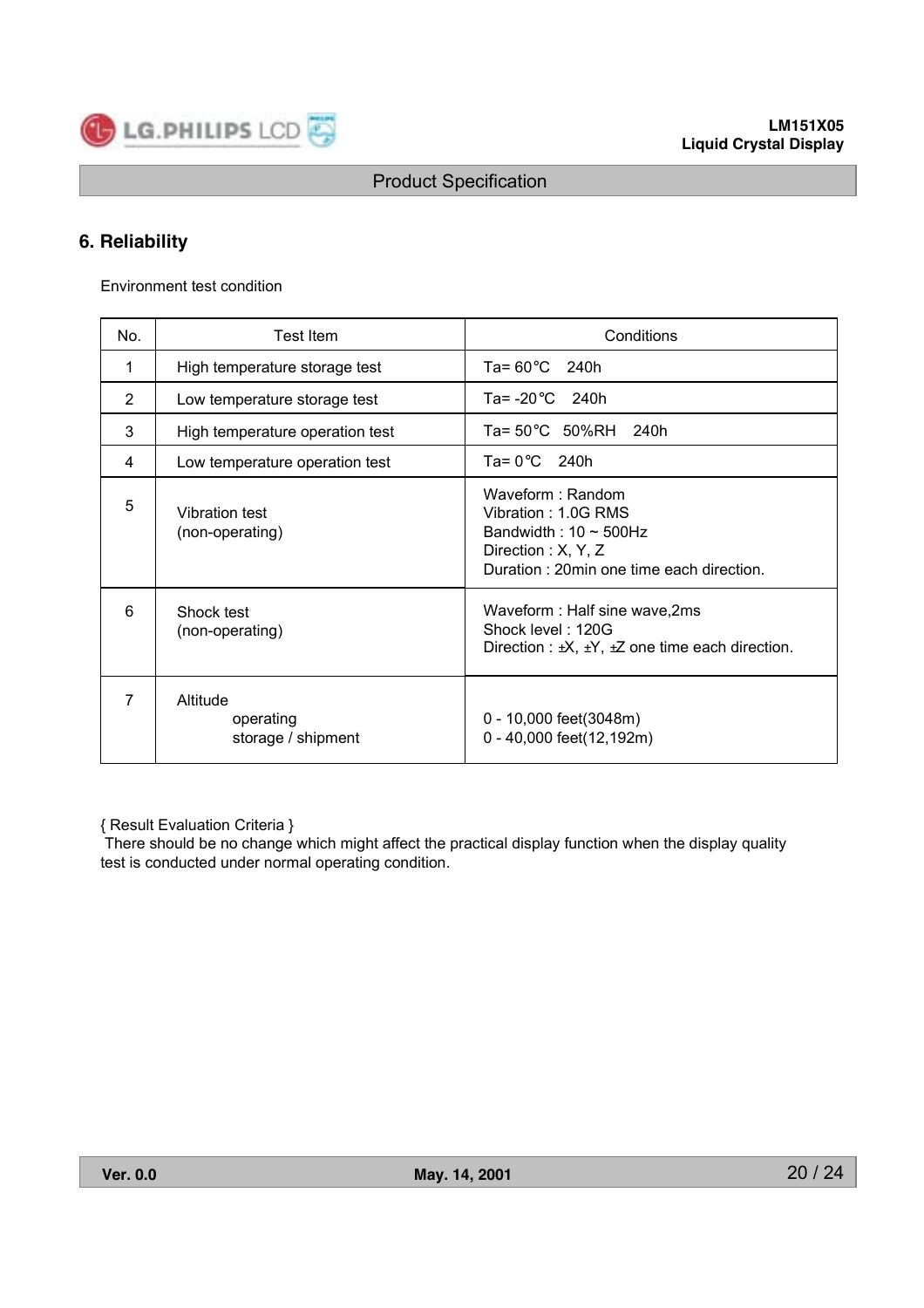

## **7. International Standards**

## **7-1. Safety**

- a) UL 1950 Third Edition, Underwriters Laboratories, Inc. Jan. 28, 1995.
- Standard for Safety of Information Technology Equipment Including Electrical Business Equipment. b) CAN/CSA C22.2 No. 950-95 Third Edition, Canadian Standards Association, Jan. 28, 1995.
- Standard for Safety of Information Technology Equipment Including Electrical Business Equipment. c) EN 60950 : 1992+A1: 1993+A2: 1993+A3: 1995+A4: 1997+A11: 1997 IEC 950 : 1991+A1: 1992+A2: 1993+A3: 1995+A4: 1996 European Committee for Electrotechnical Standardization(CENELEC) EUROPEAN STANDARD for Safety of Information Technology Equipment Including Electrical Business Equipment.

## **7-2. EMC**

- a) ANSI C63.4 "Methods of Measurement of Radio-Noise Emissions from Low-Voltage Electrical and Electrical Equipment in the Range of 9kHZ to 40GHz. "American National Standards Institute(ANSI), 1992
- b) C.I.S.P.R "Limits and Methods of Measurement of Radio Interface Characteristics of Information Technology Equipment." International Special Committee on Radio Interference
- c) EN 55022 "Limits and Methods of Measurement of Radio Interface Characteristics of Information Technology Equipment." European Committee for Electrotechnical Standardization (CENELEC), 1998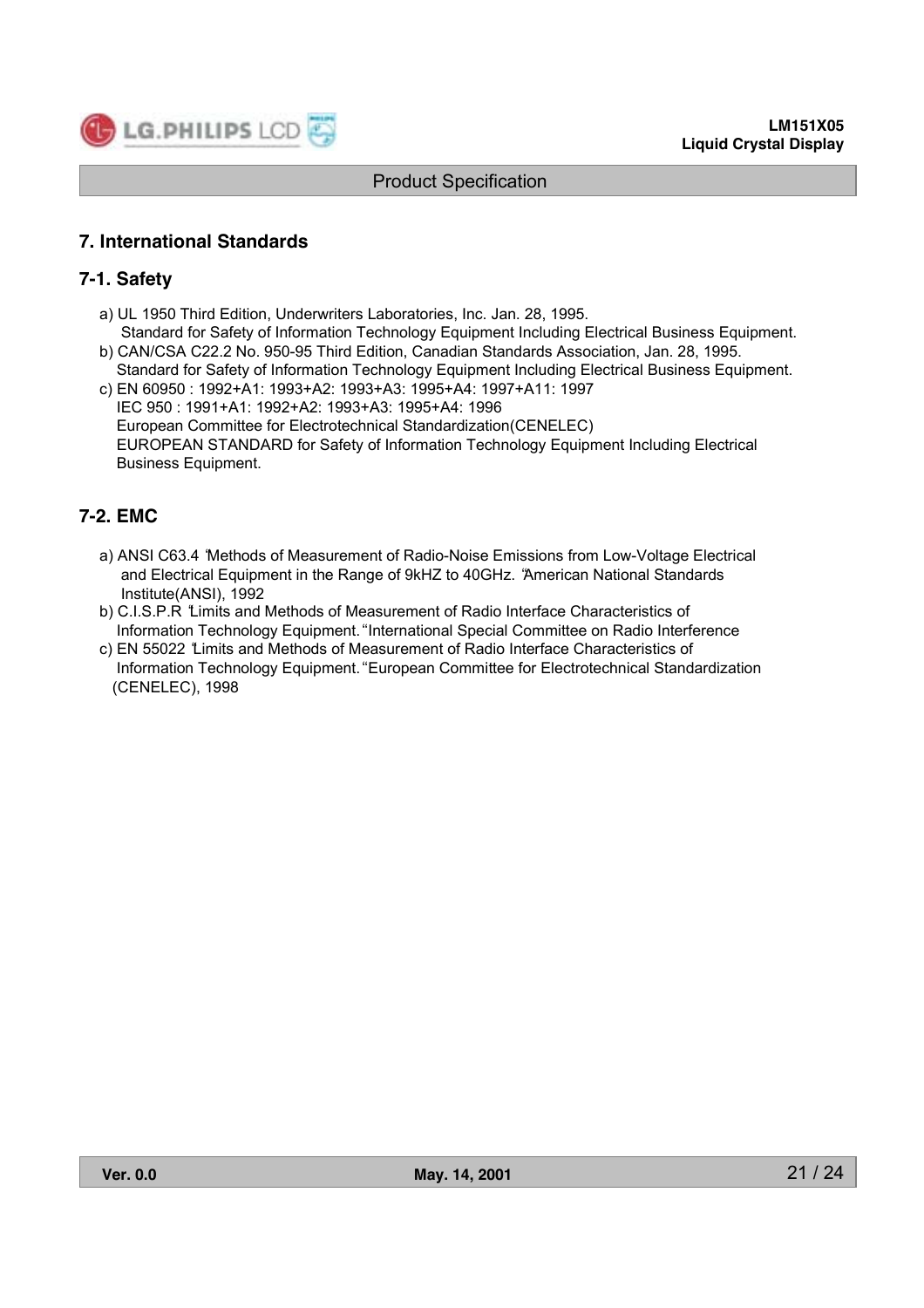

## **8. Packing**

## **8-1. Designation of Lot Mark**

a) Lot Mark



#### Note:

1. YEAR

| YEAR | а7 | 98 | 99 | 2000 | 2001 | 2002 | 2003 | 2004 | 2005 | 2006 | 2007 |
|------|----|----|----|------|------|------|------|------|------|------|------|
| Mark |    |    |    |      |      |      |      |      |      |      |      |

2. MONTH

| <b>MONTH</b> | Jan. |  | Feb.   Mar.   Apr.   May.   Jun.   Jul.   Aug.   Sep.   Oct.   Nov. |  |  |  | Dec. |
|--------------|------|--|---------------------------------------------------------------------|--|--|--|------|
| Mark         |      |  |                                                                     |  |  |  |      |

3. Serial No.

| Serial No. | $1 - 99999$     | 100000 $\sim$                   |
|------------|-----------------|---------------------------------|
| Mark       | $00001 - 99999$ | A0001 ~ A9999, $\cdots$ , Z9999 |

b) Location of Lot Mark

Serial NO. is printed on the label. The label is attached to the backside of the LCD module. This is subject to change without prior notice.

## **8-2. Packing Form**

- a) Package quantity in one box : 8 pcs
- b) Box Size : 365mm×345mm×449mm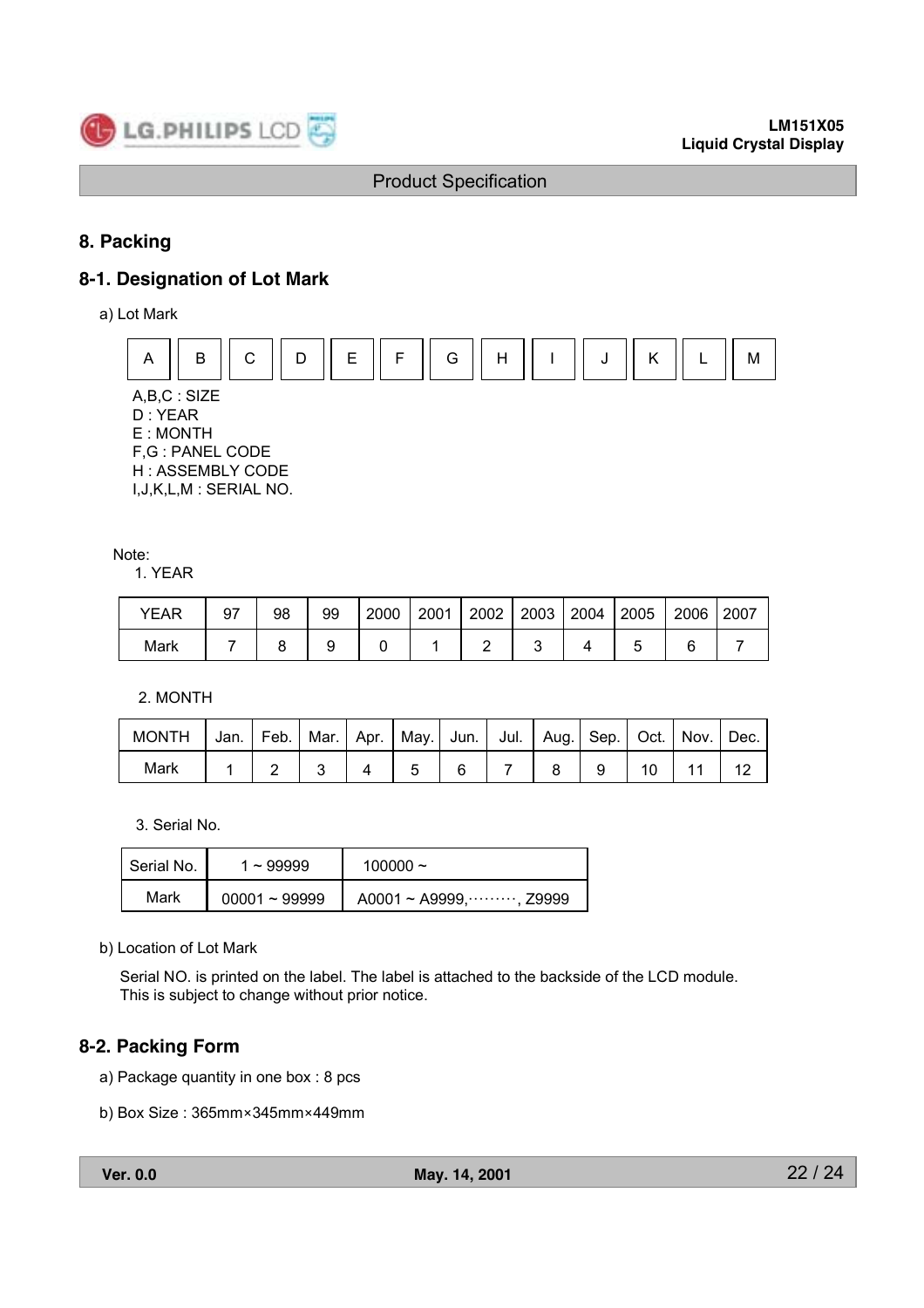

## **9. PRECAUTIONS**

Please pay attention to the following when you use this TFT LCD module.

## **9-1. MOUNTING PRECAUTIONS**

- (1) You must mount a module using holes arranged in four corners or four sides.
- (2) You should consider the mounting structure so that uneven force(ex. Twisted stress) is not applied to the module.

 And the case on which a module is mounted should have sufficient strength so that external force is not transmitted directly to the module.

- (3) Please attach a transparent protective plate to the surface in order to protect the polarizer. Transparent protective plate should have sufficient strength in order to the resist external force.
- (4) You should adopt radiation structure to satisfy the temperature specification.
- (5) Acetic acid type and chlorine type materials for the cover case are not describe because the former generates corrosive gas of attacking the polarizer at high temperature and the latter causes circuit break by electro-chemical reaction.
- (6) Do not touch, push or rub the exposed polarizers with glass, tweezers or anything harder than HB pencil lead. And please do not rub with dust clothes with chemical treatment. Do not touch the surface of polarizer for bare hand or greasy cloth.(Some cosmetics are determined to the polarizer.)
- (7) When the surface becomes dusty, please wipe gently with absorbent cotton or other soft materials like chamois soaks with petroleum benzene. Normal-hexane is recommended for cleaning the adhesives used to attach front / rear polarizers. Do not use acetone, toluene and alcohol because they cause chemical damage to the polarizer.
- (8) Wipe off saliva or water drops as soon as possible. Their long time contact with polarizer causes deformations and color fading.
- (9) Do not open the case because inside circuits do not have sufficient strength.

## **9-2. OPERATING PRECAUTIONS**

- (1) The spike noise causes the mis-operation of circuits. It should be lower than following voltage : V=±200mV(Over and under shoot voltage)
- (2) Response time depends on the temperature.(In lower temperature, it becomes longer.)
- (3) Brightness depends on the temperature. (In lower temperature, it becomes lower.) And in lower temperature, response time(required time that brightness is stable after turned on) becomes longer.
- (4) Be careful for condensation at sudden temperature change. Condensation makes damage to polarizer or electrical contacted parts. And after fading condensation, smear or spot will occur.
- (5) When fixed patterns are displayed for a long time, remnant image is likely to occur.
- (6) Module has high frequency circuits. Sufficient suppression to the electromagnetic interference shall be done by system manufacturers. Grounding and shielding methods may be important to minimized the interference.